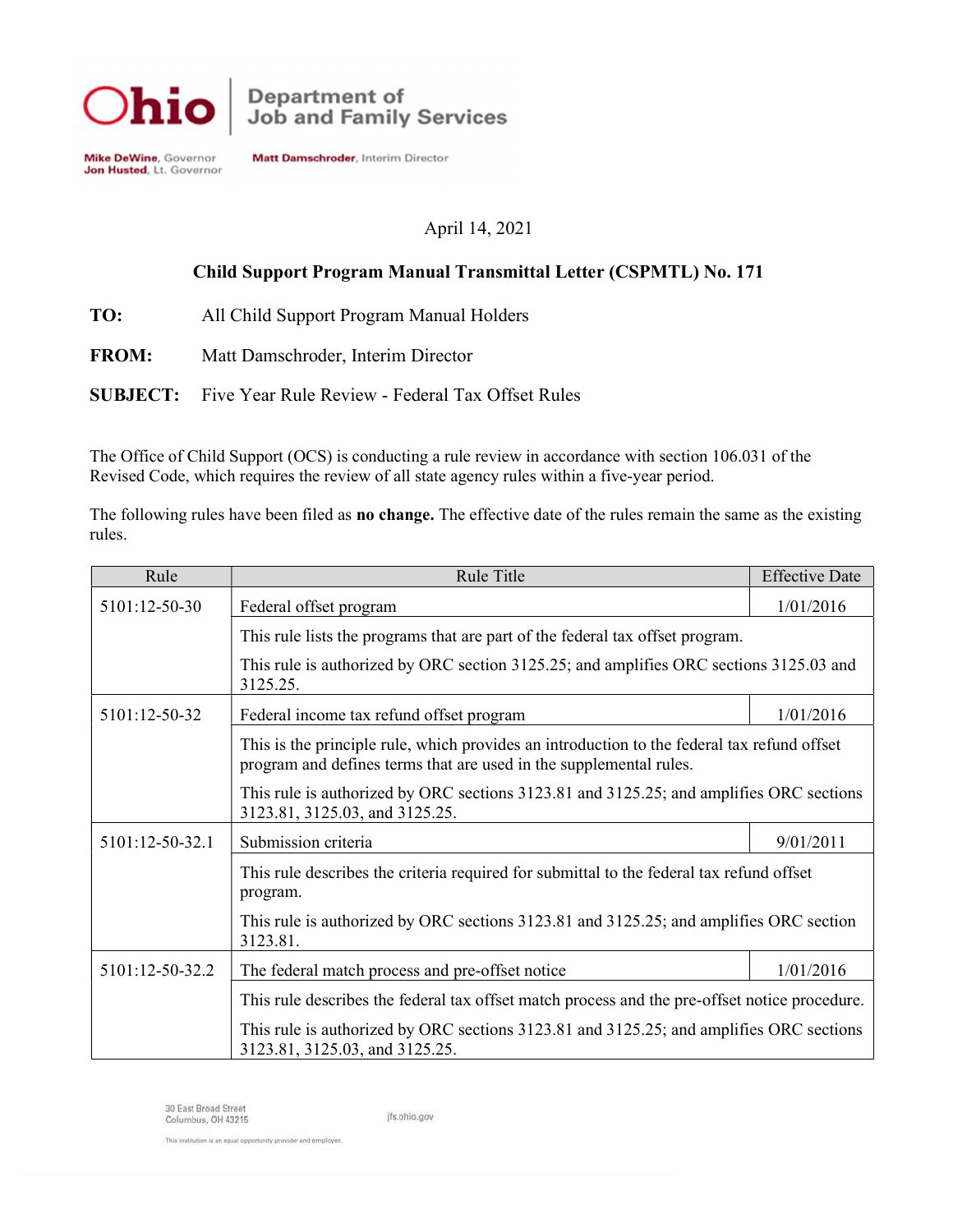| Rule            | Rule Title                                                                                                                                                                                                                                                                               | <b>Effective Date</b> |
|-----------------|------------------------------------------------------------------------------------------------------------------------------------------------------------------------------------------------------------------------------------------------------------------------------------------|-----------------------|
| 5101:12-50-32.3 | Adding, updating, and deleting obligors from the Ohio tax offset file                                                                                                                                                                                                                    |                       |
|                 | This rule describes the requirements for adding, updating, and deleting obligors from the<br>federal tax offset file submittal by Ohio to the federal Office of Child Support<br>Enforcement (OCSE).                                                                                     |                       |
|                 | This rule is authorized by ORC sections 3123.81 and 3125.25; and amplifies ORC sections<br>3123.81, 3125.03, and 3125.25.                                                                                                                                                                |                       |
| 5101:12-50-32.4 | Rejected submissions                                                                                                                                                                                                                                                                     | 9/01/2011             |
|                 | This rule describes the procedure a child support enforcement agency (CSEA) is required<br>to follow when a federal tax offset submission is rejected by OCSE.                                                                                                                           |                       |
|                 | This rule is authorized by ORC sections 3123.81 and 3125.25; and amplifies ORC sections<br>3123.81, 3125.03, and 3125.25.                                                                                                                                                                |                       |
| 5101:12-50-32.7 | 1/01/2016<br>Service fee<br>This rule describes the fees that are charged by the federal Bureau of Fiscal Service for<br>each federal tax offset processed.<br>This rule is authorized by ORC sections 3123.81 and 3125.25; and amplifies ORC sections<br>3123.81, 3125.03, and 3125.25. |                       |
|                 |                                                                                                                                                                                                                                                                                          |                       |
|                 |                                                                                                                                                                                                                                                                                          |                       |
| 5101:12-50-32.9 | Federal adjustments, state payments, and recovery of disbursed federal<br>tax offset collections                                                                                                                                                                                         | 4/01/2018             |
|                 | This rule describes the processes used to rectify an invalid federal tax offset.                                                                                                                                                                                                         |                       |
|                 | This rule is authorized by ORC sections 3123.81 and 3125.25; and amplifies ORC sections<br>3123.81, 3125.03, and 3125.25.                                                                                                                                                                |                       |

# OCS has revised the following rules:

|                 |                                                                                                 | Prior Effective | <b>Effective Date</b> |
|-----------------|-------------------------------------------------------------------------------------------------|-----------------|-----------------------|
| Amended Rule    | Amended Rule Title                                                                              | Date of Rule    | of Amendment          |
| 5101:12-50-32.5 | Administrative offset review of federal income tax                                              | 1/01/2016       | 6/01/2021             |
|                 | refund offset program submittals                                                                |                 |                       |
|                 | This rule describes the process for requesting and conducting an administrative tax offset      |                 |                       |
|                 | review when an obligor has been submitted to the federal tax offset program. Changes to         |                 |                       |
|                 | this rule include: in paragraph $(B)(1)$ , clarified that the CSEA is required to issue the JFS |                 |                       |
|                 | 07650 to the obligor, and clarified that the JFS 01850 must be issued to the obligee when       |                 |                       |
|                 | there are unassigned arrears, not specific to a case type.                                      |                 |                       |
|                 |                                                                                                 |                 |                       |
|                 | This rule is authorized by ORC sections 3123.81 and 3125.25; and amplifies ORC sections         |                 |                       |
|                 | 3123.81, 3125.03, and 3125.25.                                                                  |                 |                       |
| 5101:12-50-32.6 | The federal income tax refund offset process                                                    | 1/01/2016       | 6/01/2021             |
|                 | This rule describes the process used to offset a federal income tax refund. The rule is being   |                 |                       |
|                 | revised to correct a typo in paragraph $(A)(1)$ .                                               |                 |                       |
|                 |                                                                                                 |                 |                       |
|                 | This rule is authorized by ORC sections 3123.81 and 3125.25; and amplifies ORC sections         |                 |                       |
|                 | 3123.81, 3125.03, and 3125.25.                                                                  |                 |                       |
|                 |                                                                                                 |                 |                       |
|                 |                                                                                                 |                 |                       |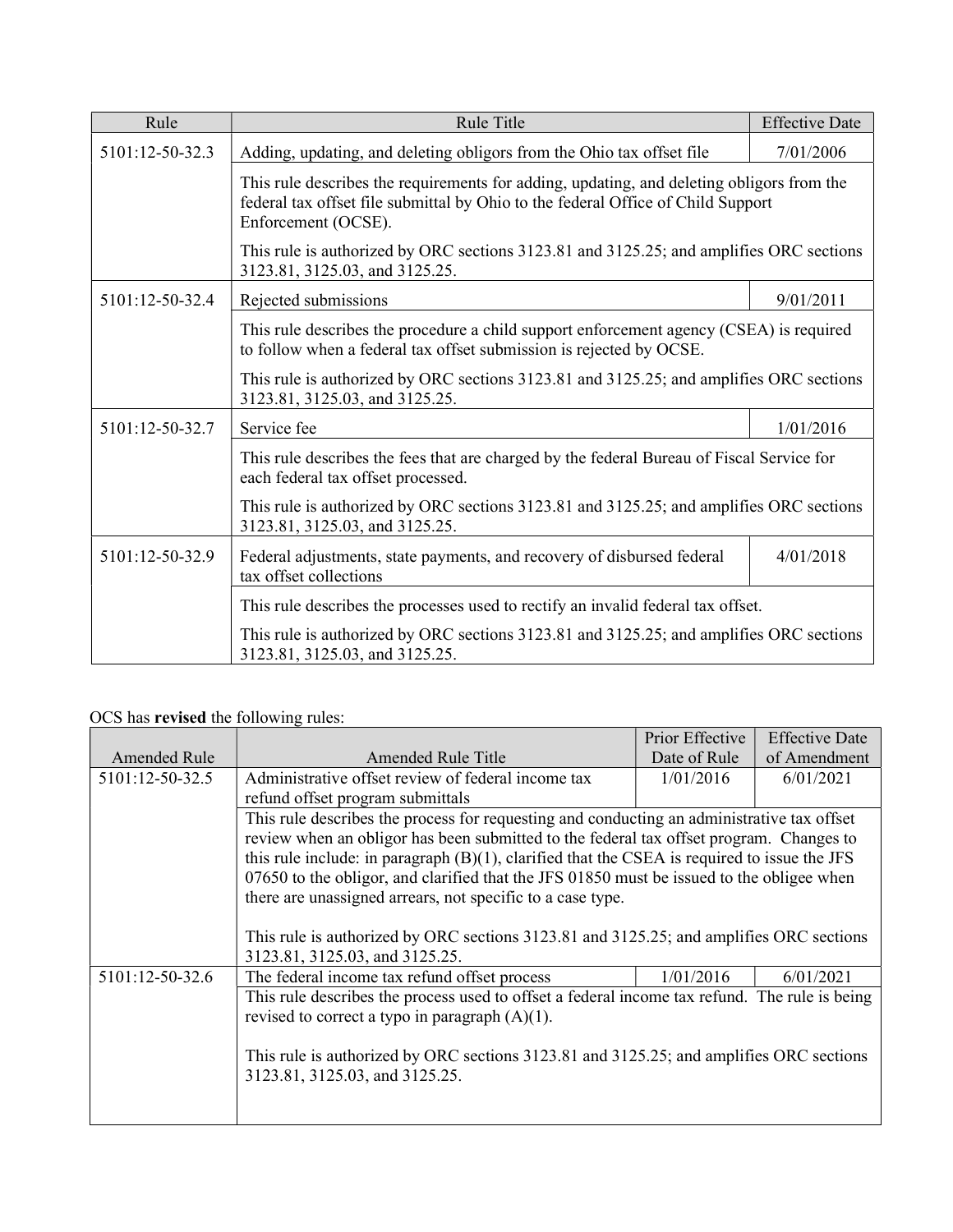|                                                                                        |                                                                                                                                                     | Prior Effective | <b>Effective Date</b> |
|----------------------------------------------------------------------------------------|-----------------------------------------------------------------------------------------------------------------------------------------------------|-----------------|-----------------------|
| <b>Amended Rule</b>                                                                    | <b>Amended Rule Title</b>                                                                                                                           | Date of Rule    | of Amendment          |
| 5101:12-50-32.8                                                                        | Federal income tax refund offset reports                                                                                                            | 9/01/2011       | 6/01/2021             |
|                                                                                        | This rule describes the federal income tax refund offset collections reports that are                                                               |                 |                       |
|                                                                                        | provided to the CSEA for appropriate action(s). The rule is being revised in paragraph                                                              |                 |                       |
|                                                                                        | $(C)(2)$ to clarify that the CSEA does <b>not</b> need to request a manual check for recoupment                                                     |                 |                       |
|                                                                                        | since PAAR automatically issues a check.                                                                                                            |                 |                       |
|                                                                                        | This rule is authorized by ORC sections 3123.81 and 3125.25; and amplifies ORC sections<br>3123.81, 3125.03, and 3125.25.                           |                 |                       |
| 5101:12-50-32.10                                                                       | Joint refund                                                                                                                                        | 9/01/2011       | 6/01/2021             |
|                                                                                        | This rule describes the process in which federal tax refund offset collections from a joint                                                         |                 |                       |
|                                                                                        | tax returns are disbursed. Paragraph (A) is being revised to clarify that assigned arrears are                                                      |                 |                       |
|                                                                                        | disbursed at the end of every month.                                                                                                                |                 |                       |
|                                                                                        | This rule is authorized by ORC sections 3123.81 and 3125.25; and amplifies ORC sections<br>3123.81, 3125.03, and 3125.25.                           |                 |                       |
| 5101:12-50-99                                                                          | Chapter 5101:12-50 forms - enforcement of the support<br>order                                                                                      | 2/11/2019       | 6/01/2021             |
|                                                                                        | This rule contains a compilation of forms with their effective or revised effective date,                                                           |                 |                       |
|                                                                                        | referenced within various rules contained within division 5101:12 of the Administrative                                                             |                 |                       |
| Code, but first cited within Chapter 5101:12-50 of the Administrative Code. Changes to |                                                                                                                                                     |                 |                       |
|                                                                                        | this rule include: added the JFS 07650 to this rule as the form is required by OAC rule<br>5101:12-50-32.5 and revised JFS 07017 to correct a typo. |                 |                       |
|                                                                                        |                                                                                                                                                     |                 |                       |
|                                                                                        | This rule is authorized by ORC section 3125.25; and amplifies ORC sections 3125.03 and<br>3125.25.                                                  |                 |                       |

# OCS has revised the following form:

|                  |                                                                                          | Prior     | Effective |
|------------------|------------------------------------------------------------------------------------------|-----------|-----------|
|                  |                                                                                          | Effective | Date of   |
| Revised Form     | Revised Form Title                                                                       | Date      | Revision  |
| <b>JFS 07017</b> | Update of IRS Tax Refund Offset Submittal                                                | 4/2018    | 6/01/2021 |
|                  | The purpose of this form is to report any state payment a CSEA has issued to an obligor. |           |           |
|                  | The forms is being revised to correct a typo.                                            |           |           |

# OCS is adding the following form to the CSPM:

| Form Number | Form Title                                                                                                                                                                                                                                        | Effective<br>Date |
|-------------|---------------------------------------------------------------------------------------------------------------------------------------------------------------------------------------------------------------------------------------------------|-------------------|
| JFS 07650   | Scheduling Notice for Administrative Review of Income Tax Refund Offset<br>7/2005                                                                                                                                                                 |                   |
|             | The purpose of this form is for the CSEA to notify the obligor of the schedule date of the<br>administrative review hearing. This form is required by OAC rule 5101:12-50-32.5. No<br>changes are being made to the current version at this time. |                   |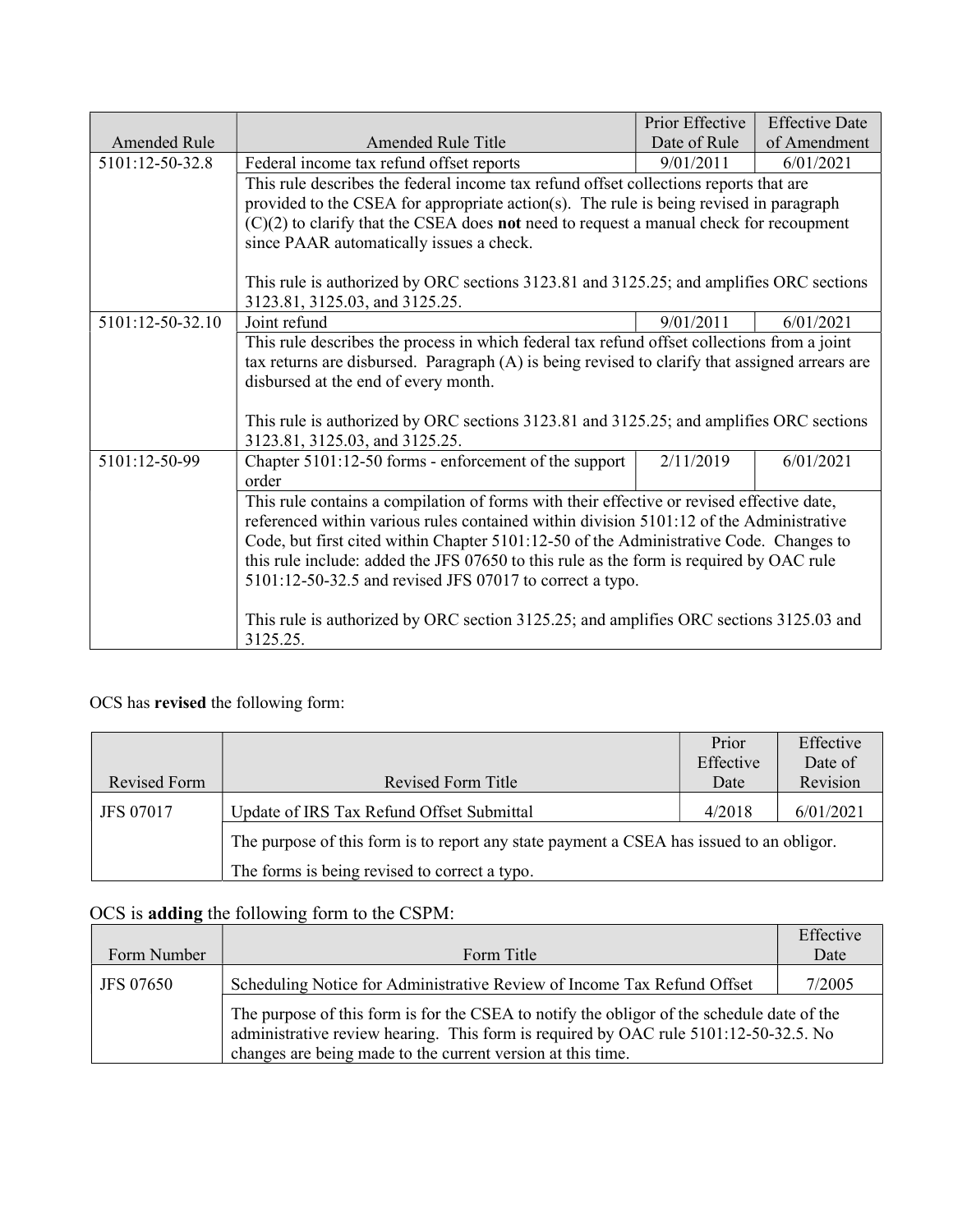### INSTRUCTIONS:

When the CSPMTL is published, the CSPM will be updated as follows:

- An amended rule will be inserted and the previous version will be moved to the OAC Archive section of the eManuals.
- A no change rule will continue with the same effective date.
- A revised form will be replaced with the amended form.

The rules and forms in the CSPM can be accessed at: http://emanuals.odjfs.state.oh.us/emanuals.

### INSTRUCTIONS for CSEA INTERNAL PROCEDURAL HANDBOOK:

Paragraph (I)(1) of OAC rule 5101:12-1-01 states that, whenever a program change requires modification of local procedures, the CSEA is required to revise its internal procedural handbook and submit the revision to OCS within thirty days of the revision. The CSEA should carefully review the amended rules contained in this CSPMTL to determine whether they require the CSEA to update its internal procedural handbook.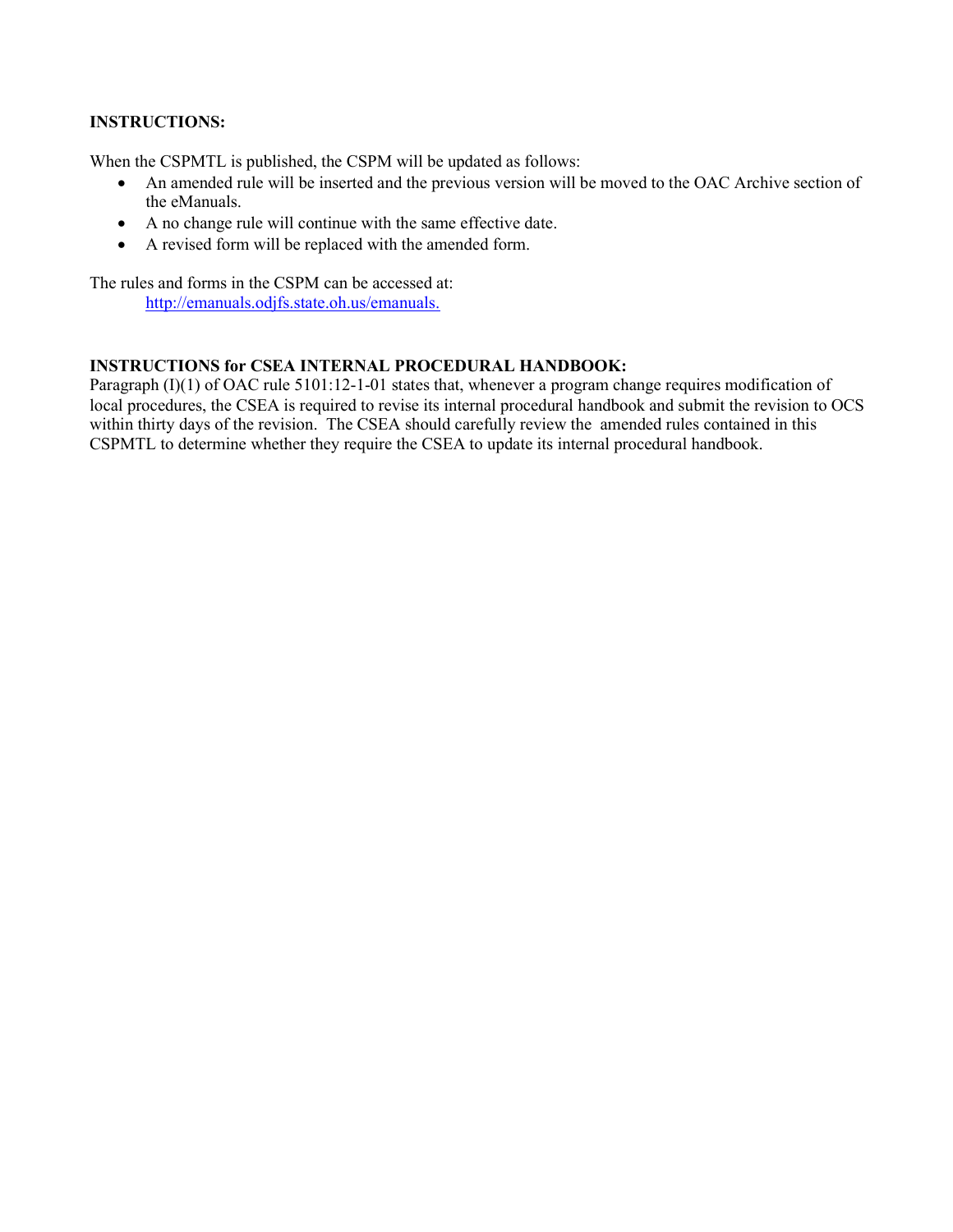## 5101:12-50-30 **Federal offset program.**

- (A) The federal offset program includes the following:
	- (1) Federal income tax refund program, as established by the Child Support Amendments of 1984, Pub. L. No. 113-183, 128 Stat. 1944, 42 U.S.C. 664, September 29, 2014;
	- (2) Financial institution data match program, as established by the Child Support Performance and Incentive Act of 1998, Pub L. No. 113-183, 128 Stat. 1944, 42 U.S.C. 666, September 29, 2014; and
	- (3) Passport denial program, as established by the Personal Responsibility and Work Opportunity Reconciliation Act of 1996, Pub. L. No. 113-183, 128 Stat. 1943, 42 U.S.C. 652, September 29, 2014.
- (B) The federal office of child support enforcement matches obligor data contained in the federal tax offset file submitted by Ohio to obligor data from the internal revenue service, data submitted by financial institutions participating in the financial institution data match program, and passport data maintained by the United States department of state. Details regarding the processes involved in these programs are contained in rules 5101:12-50-32 to 5101:12-50-32.10 and 5101:12-50-34 of the Administrative Code.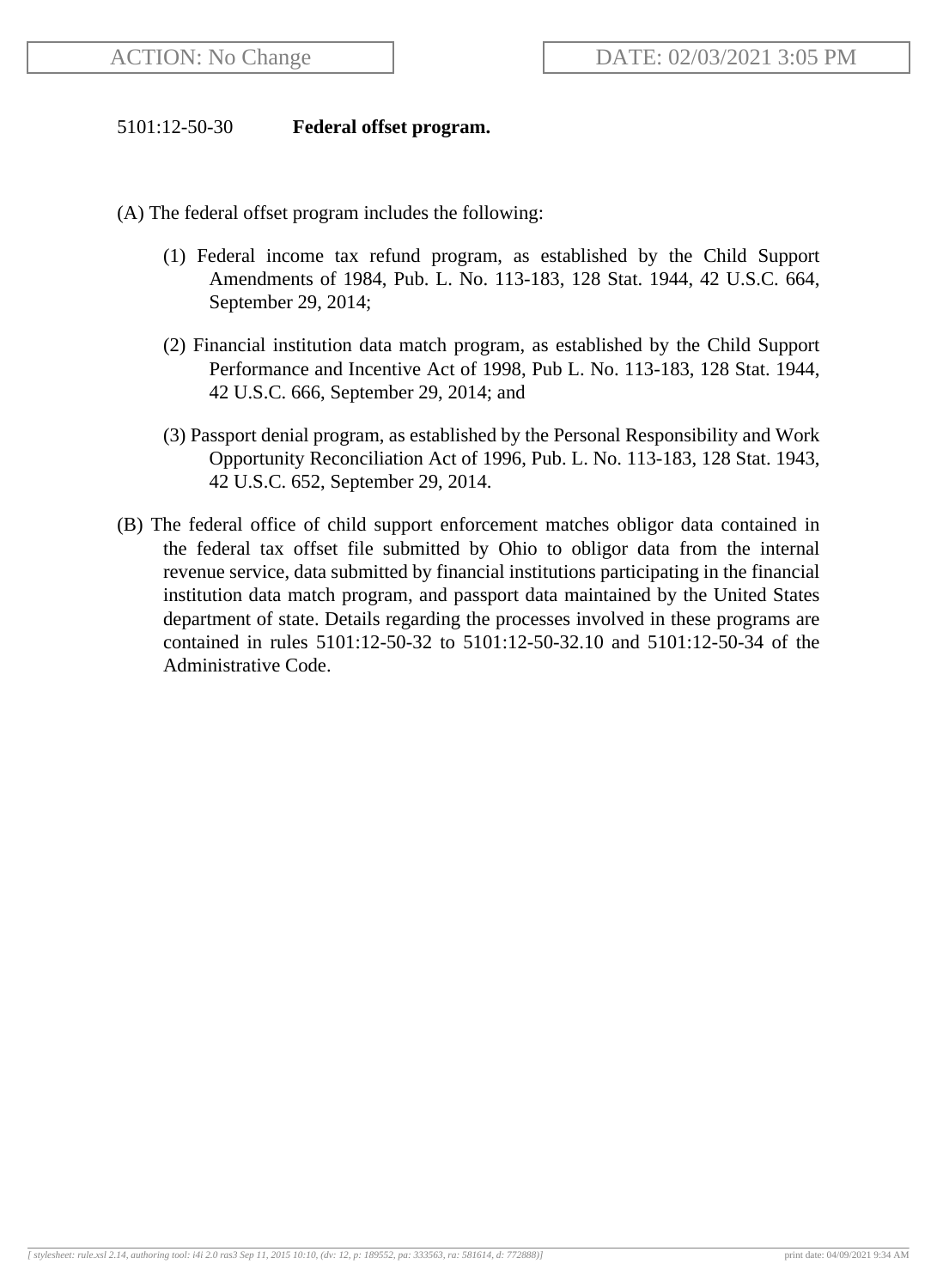#### CERTIFIED ELECTRONICALLY

Certification

02/03/2021

Date

Promulgated Under: 119.03 Statutory Authority: 3125.25 Rule Amplifies: 3125.03, 3125.25

Prior Effective Dates: 11/09/1981, 06/10/1982 (Emer.), 09/13/1982, 05/01/1986 (Emer.), 07/20/1986, 11/01/1986, 12/20/1988, 03/18/1989, 08/09/1990, 04/01/1991, 11/01/1991, 07/01/1992, 02/11/1993, 09/01/1994, 11/01/1994, 01/01/1996, 08/01/1998, 05/01/2001, 04/11/2003, 07/01/2006, 01/01/2016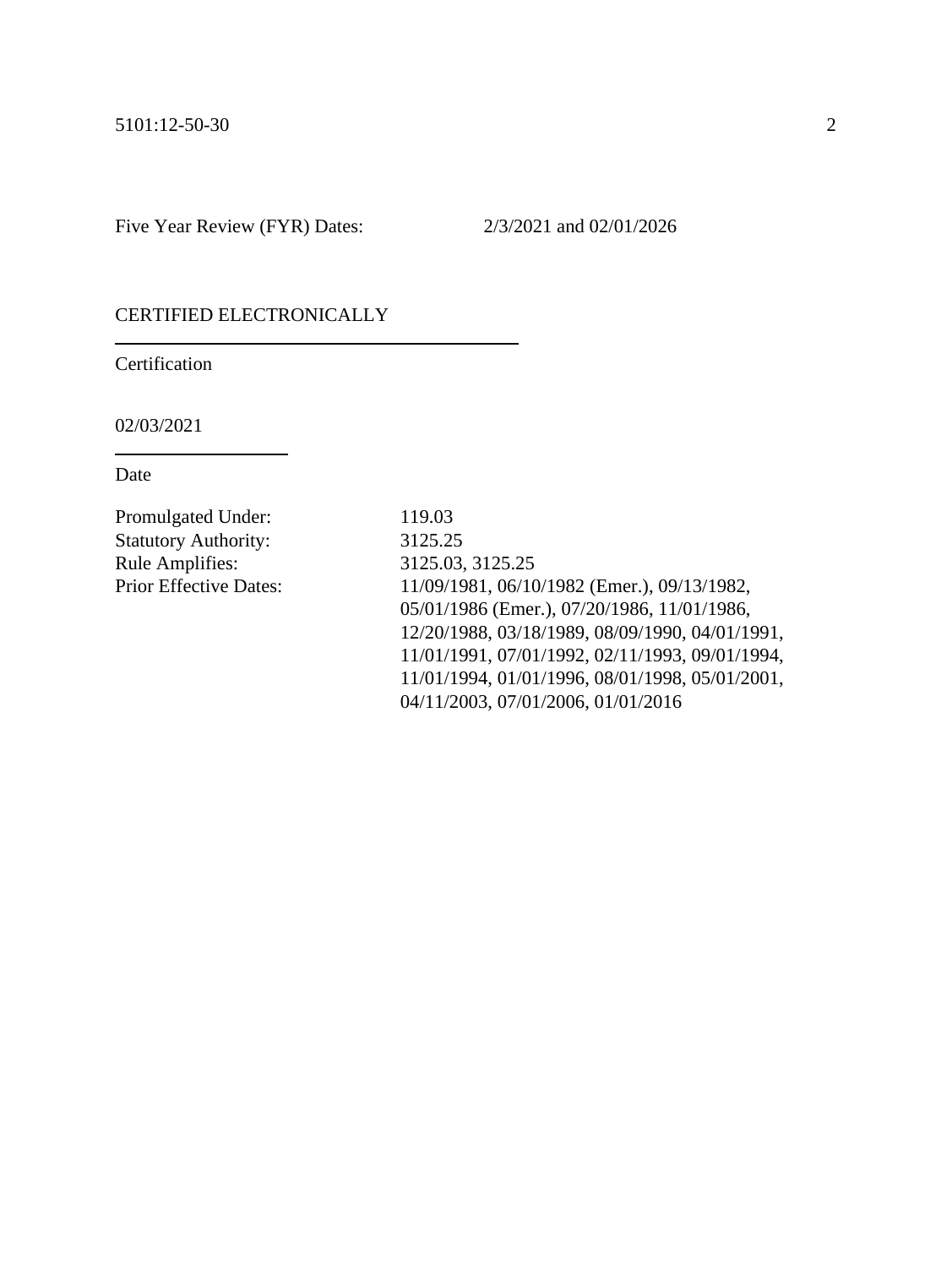## 5101:12-50-32 **Federal income tax refund offset program.**

- (A) This rule and its supplemental rules describe the process of collecting child support arrears through the federal income tax refund offset program.
- (B) The following terms and definitions apply to this rule and its supplemental rules:
	- (1) "Adjustment" means a reduction that is made to the amount of a federal income tax refund offset that has been previously disbursed to a state by the bureau of fiscal service.
	- (2) "Bureau of fiscal service" (BFS) is the service operated by the United States department of treasury for the purpose of processing payments on behalf of the federal government.
	- (3) "Injured spouse" is a non-obligated individual who files a joint federal income tax return with an obligor.
	- (4) "Injured spouse claim" means a claim filed by the injured spouse with the internal revenue service (IRS) for the purpose of recovering that portion of the joint income tax refund to which the injured spouse is entitled.
	- (5) "Intergovernmental case" has the same meaning as in rule 5101:12-70-05 of the Administrative Code.
	- (6) "Invalid offset" means a completed federal income tax refund offset that the IV-D agency is not entitled to receive.
	- (7) "State payment" means a refund made to an obligor based on a federal income tax refund offset to rectify an invalid offset or other circumstance.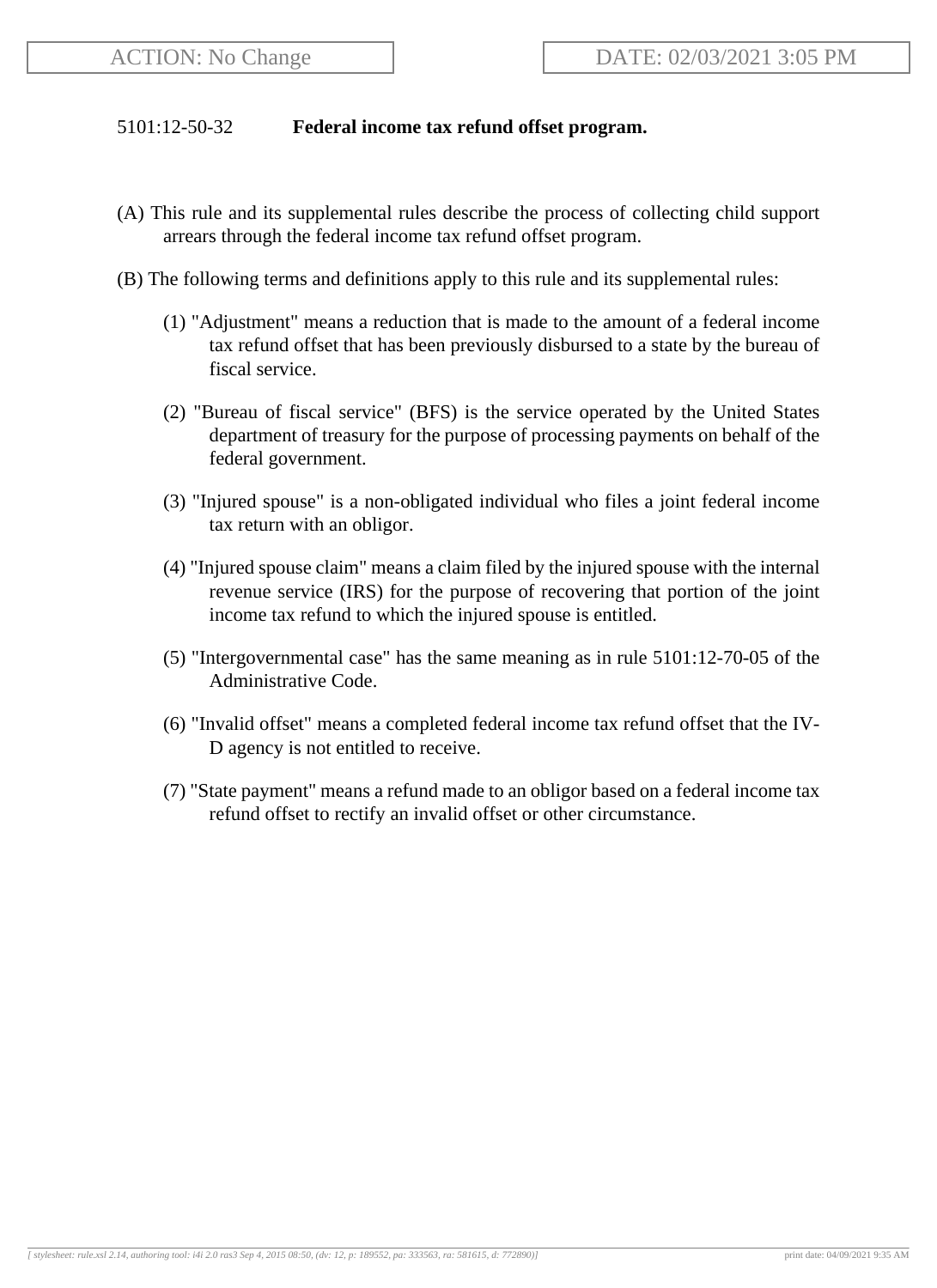#### CERTIFIED ELECTRONICALLY

Certification

02/03/2021

Date

Promulgated Under: 119.03 Statutory Authority: 3123.81, 3125.25

Rule Amplifies: 3123.81, 3125.03, 3125.25 Prior Effective Dates: 11/09/1981, 06/10/1982 (Emer.), 09/13/1982, 05/01/1986 (Emer.), 07/20/1986, 11/01/1986, 12/20/1988, 03/18/1989, 08/09/1990, 04/01/1991, 11/01/1991, 07/01/1992, 02/11/1993, 09/01/1994, 11/01/1994, 01/01/1996, 08/01/1998, 05/01/2001, 04/11/2003, 07/01/2006, 09/01/2011, 01/01/2016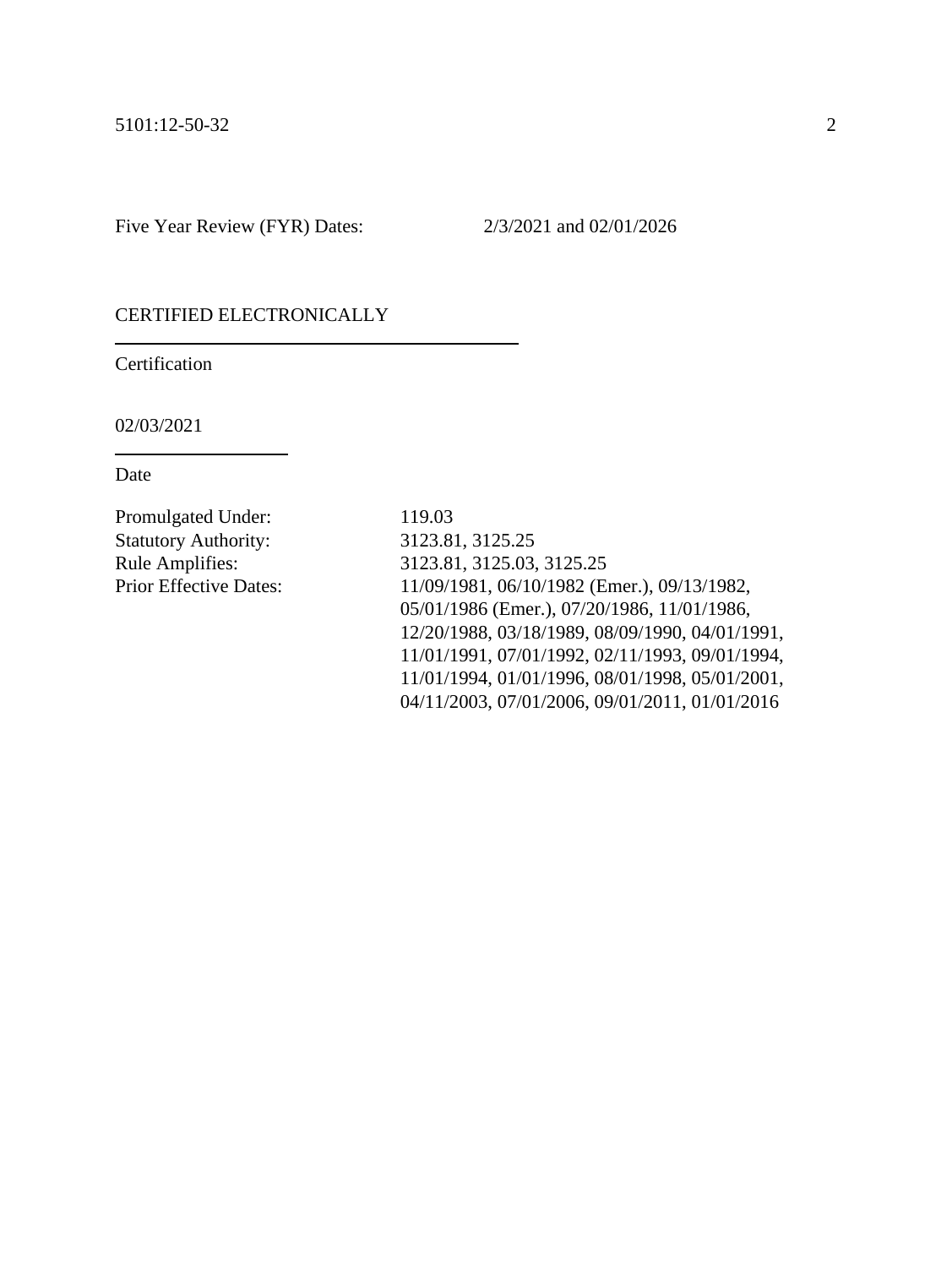### 5101:12-50-32.1 **Submission criteria.**

- (A) This rule describes the criteria used to submit an obligor in a IV-D case for federal income tax refund offset using the Ohio tax offset file. Every obligor in a IV-D case who meets the submission criteria shall be submitted for federal income tax refund offset. The consent of an obligee is not necessary prior to submission. The obligee may not choose whether an obligor is submitted for federal income tax refund offset as long as the case remains a IV-D case.
- (B) When the obligor has more than one order with assigned arrears, the obligor's assigned arrears are aggregated to determine whether the obligor meets the assigned arrears submission threshold. When the obligor has more than one order with unassigned arrears, the obligor's unassigned arrears are aggregated to determine whether the obligor meets the unassigned arrears submission threshold. The assigned arrears and unassigned arrears are listed separately on the tax offset file.
- (C) An obligor shall be submitted when the following criteria are met:
	- (1) The obligor's case is a IV-D case;
	- (2) The obligor's arrears are for:
		- (a) Child support;
		- (b) Spousal support, if it is included as part of child support order; or
		- (c) Medical support, if a specific dollar amount of medical support is included in the order.
	- (3) The obligor's arrears are:
		- (a) Assigned arrears as described in rule 5101:12-80-10 of the Administrative Code and:
			- (i) The arrears are equal to or greater than one hundred fifty dollars;
			- (ii) The arrears have been delinquent for thirty days or more; and
			- (iii) The arrears may be submitted regardless of the age of the child.
		- (b) Unassigned arrears as described in rule 5101:12-80-10 of the Administrative Code and:
			- (i) The arrears are equal to or greater than five hundred dollars;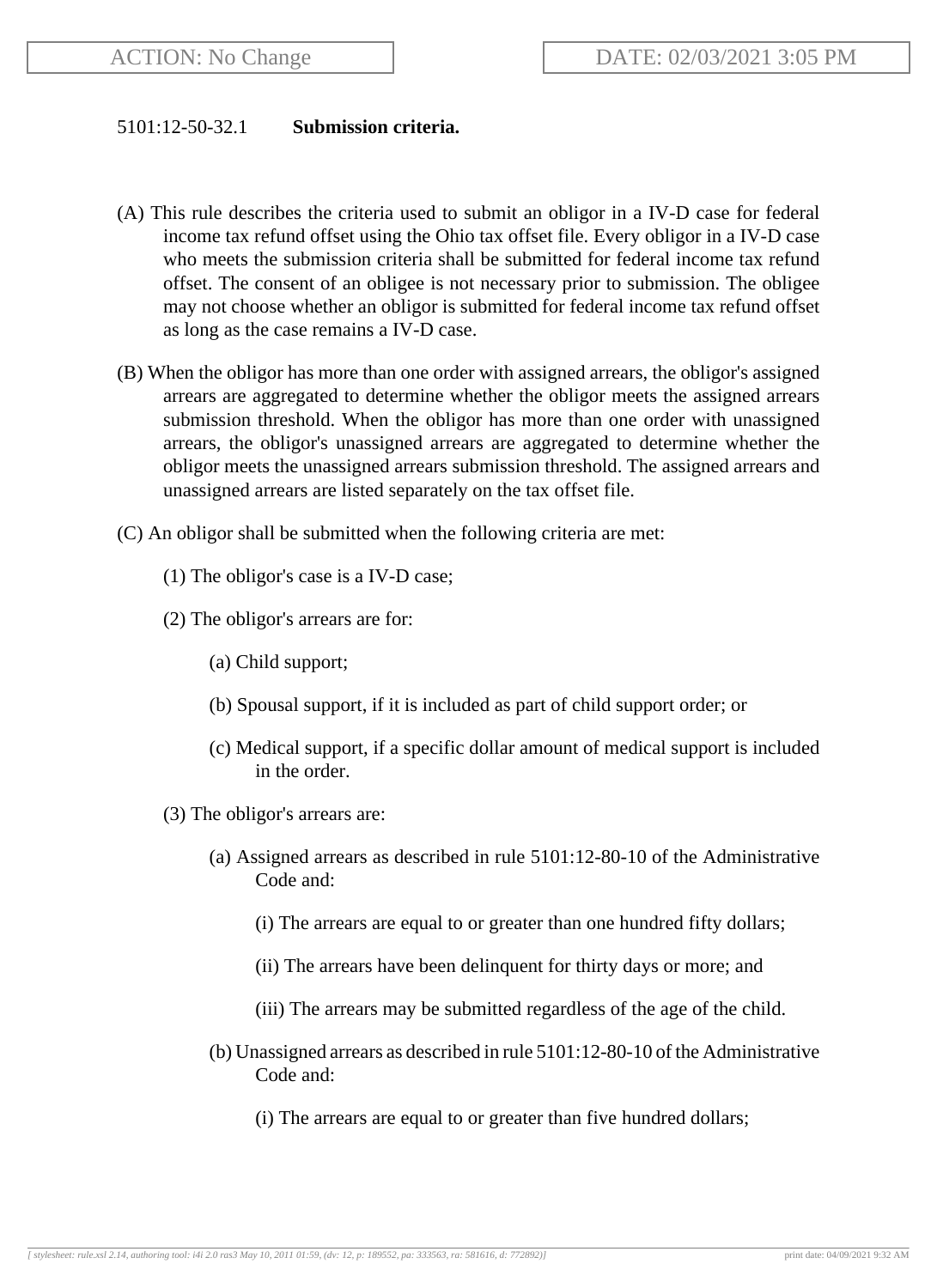- (ii) The arrears have been delinquent for thirty days or more; and
- (iii) The arrears may be submitted regardless of the age of the child.
- (D) Ohio will submit an obligor in an intergovernmental case for federal income tax refund offset when Ohio is the state that initiated the intergovernmental case.
- (E) Ohio will submit an obligor who has filed for bankruptcy protection on or after October 17, 2005. An obligor who filed for bankruptcy protection prior to that date will not be submitted unless the bankruptcy has been discharged or other relief from bankruptcy protection has been secured by the child support enforcement agency.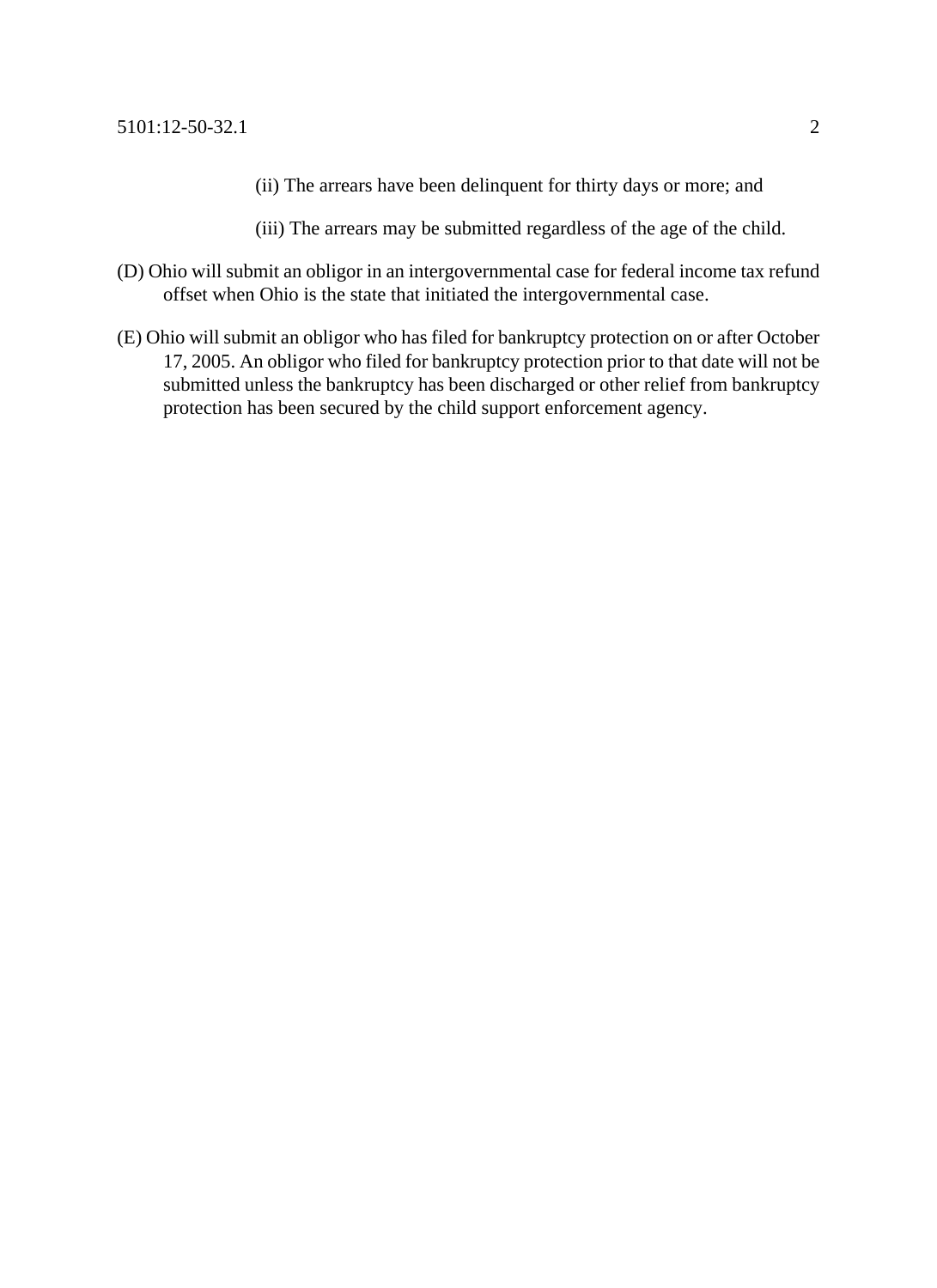#### CERTIFIED ELECTRONICALLY

Certification

02/03/2021

Date

Promulgated Under: 119.03 Statutory Authority: 3123.81, 3125.25 Rule Amplifies: 3123.81

Prior Effective Dates: 11/09/1981, 06/10/1982 (Emer.), 09/13/1982, 05/01/1986 (Emer.), 07/20/1986, 11/01/1986, 12/20/1988, 03/18/1989, 08/09/1990, 04/01/1991, 11/01/1991, 07/01/1992, 02/11/1993, 09/01/1994, 11/01/1994, 01/01/1996, 08/01/1998, 05/01/2001, 04/11/2003, 07/01/2006, 05/15/2008, 09/01/2011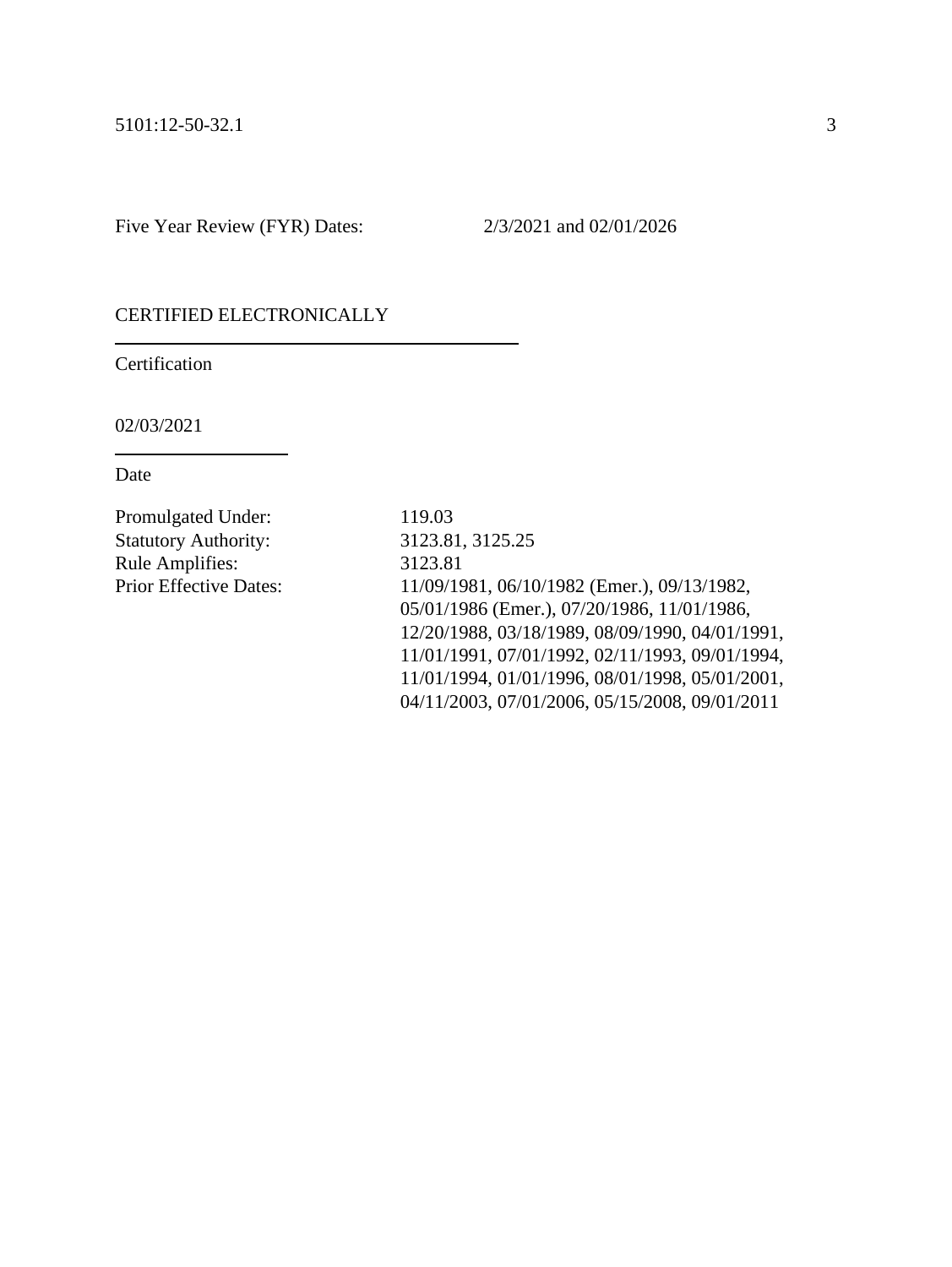### 5101:12-50-32.2 **The federal match process and pre-offset notice.**

- (A) An obligor who meets the submission criteria described in rule 5101:12-50-32.1 of the Administrative Code will be submitted to the federal office of child support enforcement (OCSE) by the office of child support within the Ohio department of job and family services in a tax offset file on a weekly basis. This rule describes the process that occurs after the Ohio tax offset file is transmitted to OCSE.
- (B) Upon receipt of the Ohio tax offset file, OCSE transmits the file to the federal bureau of fiscal service (BFS). BFS maintains a master database which contains information on taxpayers who owe debts to various governmental agencies, including the Ohio tax offset file. BFS, the social security administration (SSA), and the internal revenue service (IRS) then take the following steps:
	- (1) Information contained in the master database is matched against data maintained by the IRS and SSA in order to verify the name, address, and social security number (SSN) of each obligor submitted;
	- (2) IRS and SSA notify BFS of the name, address, and SSN information that has been verified;
	- (3) BFS compares data received from IRS and SSA against the information for each obligor submitted to OCSE in the Ohio tax offset file; and
	- (4) BFS transmits the verified data to OCSE for the purpose of generating the preoffset notice described in paragraph (C) of this rule.
- (C) OCSE sends a pre-offset notice to each obligor whose name, address, and SSN was verified. The pre-offset notice is issued by the OCSE when:
	- (1) An obligor has not previously been submitted for the federal tax offset program and the obligor has not previously received a pre-offset notice;
	- (2) An obligor was previously submitted but was deleted from the Ohio tax offset file because the debt was satisfied but subsequent arrears have accrued. In this case, the obligor may have previously received a pre-offset notice but the arrears were subsequently reduced to zero before beginning to accrue again. A second pre-offset notice will be issued if the previous notice was issued more than three hundred sixty-five days prior to the date of re-submission; or
	- (3) An obligor is added to the Ohio tax offset file.
- (D) The qualifying submittal is held by OCSE for a minimum of thirty days before it is submitted to BFS in order to allow the pre-offset notice to be sent. No succeeding pre-offset notices are sent.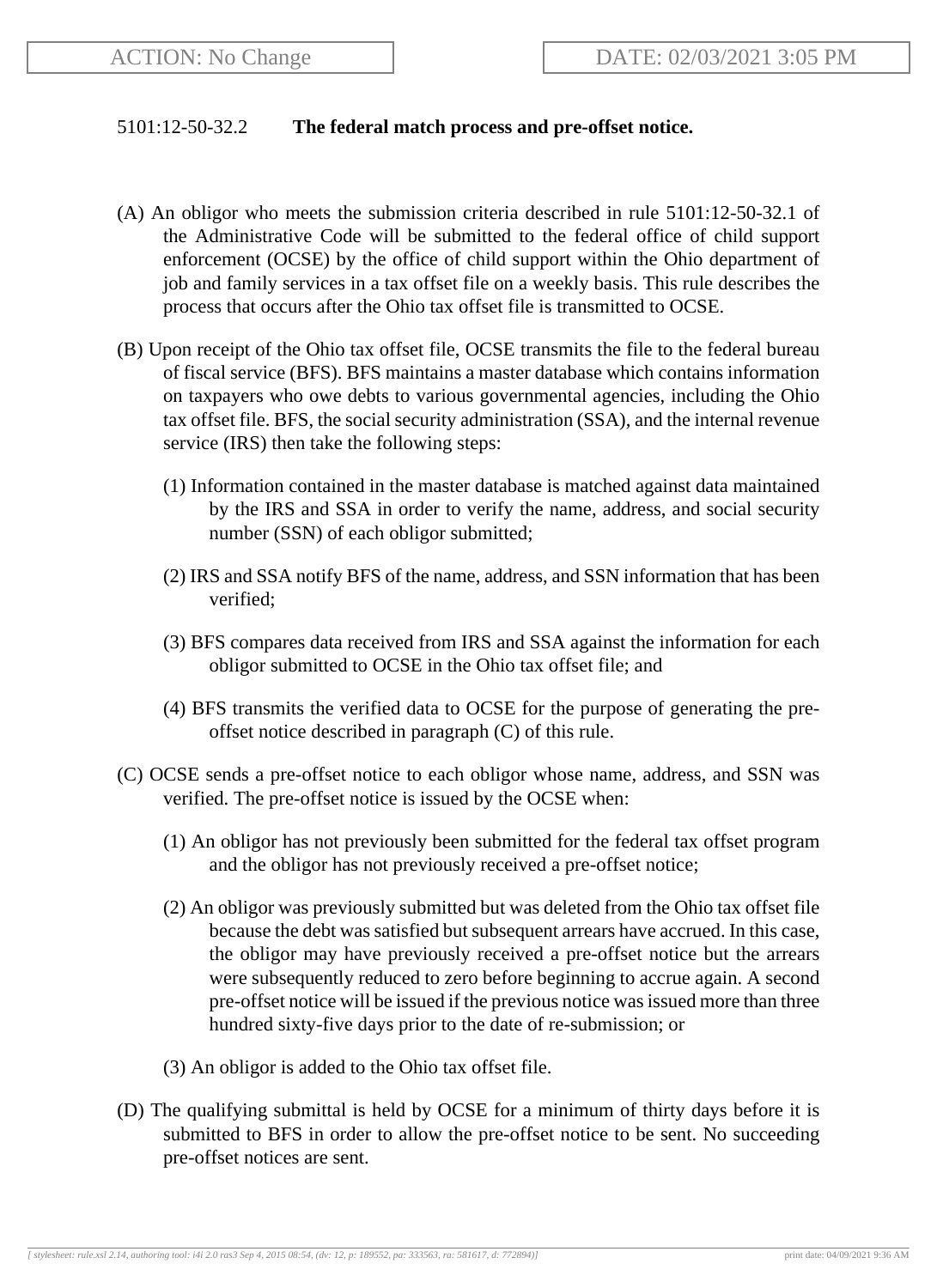- (E) The pre-offset notice advises the obligor of the following:
	- (1) The obligor's right to file a request for an administrative review for the purpose of contesting the arrears;
	- (2) The obligor's right to request an administrative review in either the submitting state or the state where the support order was issued;
	- (3) The procedures and time frames for requesting the administrative review; and
	- (4) That BFS will notify the injured spouse of the steps required to protect the share of the tax refund which may be payable to the injured spouse.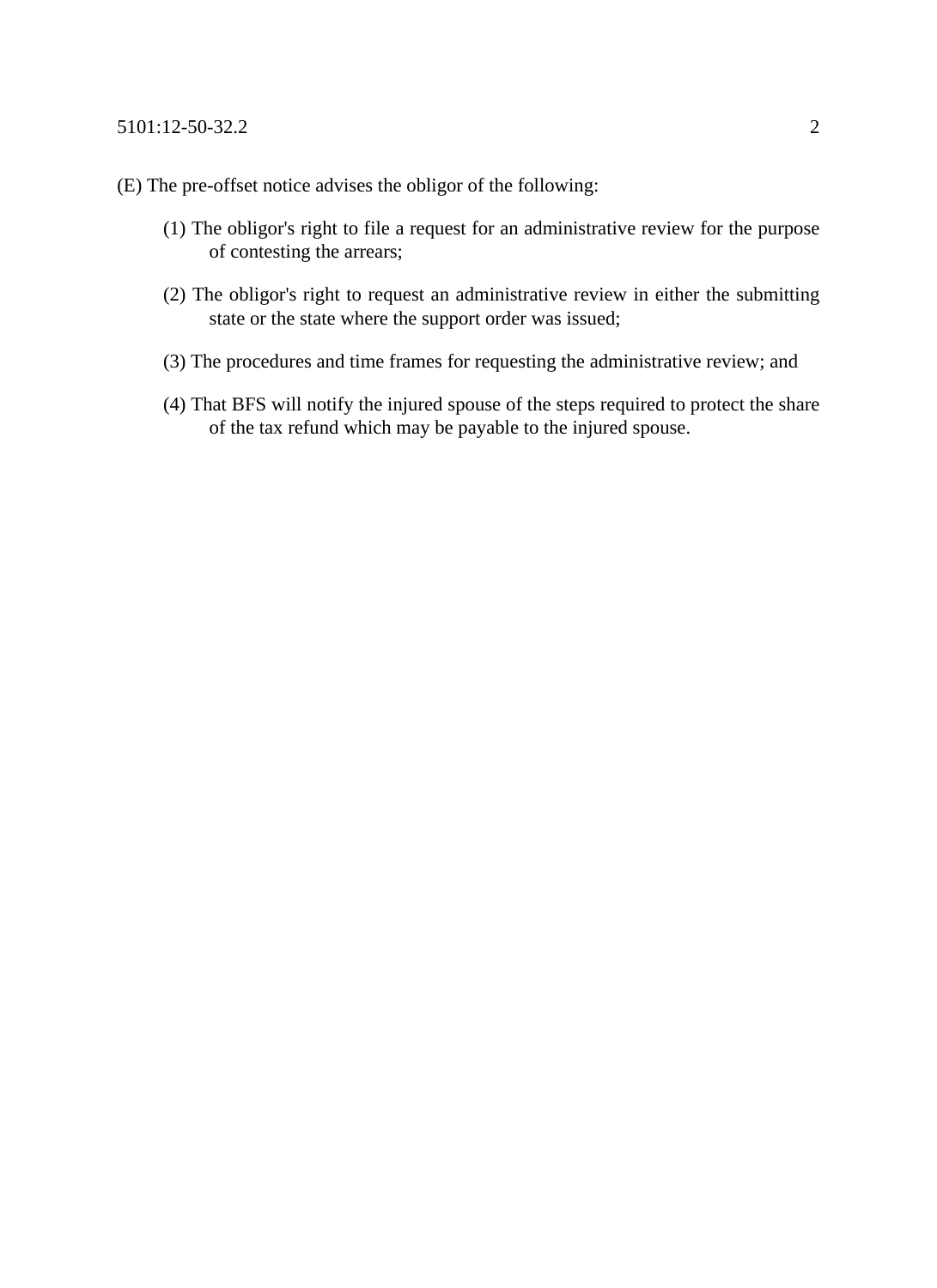#### CERTIFIED ELECTRONICALLY

Certification

02/03/2021

Date

Promulgated Under: 119.03 Statutory Authority: 3123.81, 3125.25

Rule Amplifies: 3123.81, 3125.03, 3125.25 Prior Effective Dates: 11/09/1981, 06/10/1982 (Emer.), 09/13/1982, 05/01/1986 (Emer.), 07/20/1986, 11/01/1986, 12/20/1988, 03/18/1989, 08/09/1990, 04/01/1991, 11/01/1991, 07/01/1992, 02/11/1993, 09/01/1994, 11/01/1994, 01/01/1996, 08/01/1998, 05/01/2001, 04/11/2003, 07/01/2006, 01/01/2016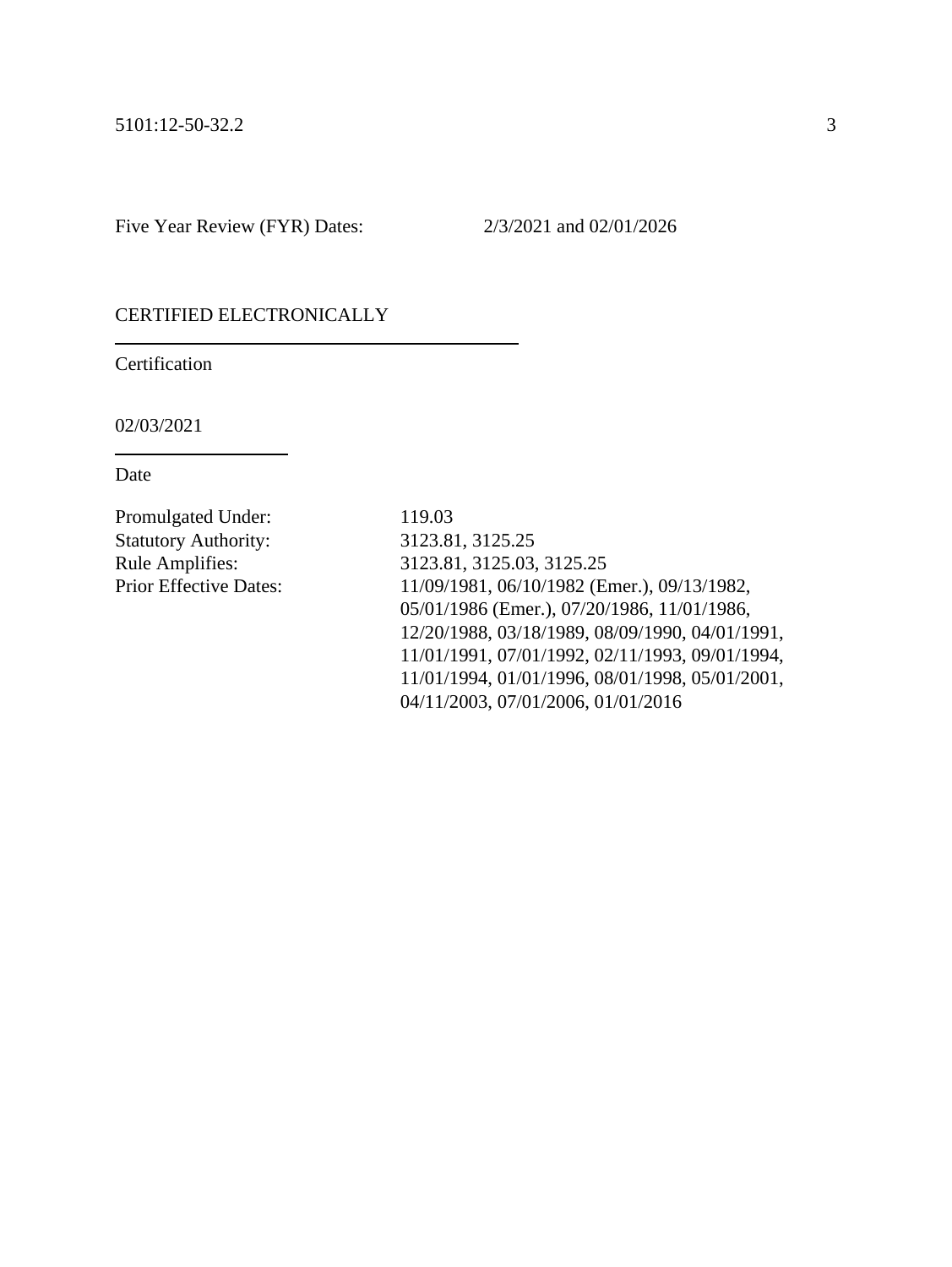# 5101:12-50-32.3 **Adding, updating, and deleting obligors from the Ohio tax offset file.**

- (A) This rule describes the process for adding, updating, and deleting obligor information.
- (B) An Ohio tax offset file is submitted each week to the federal office of child support enforcement (OCSE). The Ohio tax offset file:
	- (1) Includes the name and social security number of any obligor who met the federal income tax refund offset submission criteria during the past week and was not previously submitted or, if previously submitted, had been deleted;
	- (2) Updates information regarding previously submitted obligors; and
	- (3) Deletes obligors who are no longer eligible.
- (C) An obligor who becomes eligible for federal tax offset is automatically added to the Ohio tax offset file when the submission criteria described in rule 5101:12-50-32.1 of the Administrative Code are met. An obligor who had previously been submitted and subsequently deleted from the Ohio tax offset file shall be resubmitted when:
	- (1) Collections reduce the arrears below the submission threshold and new qualifying arrears subsequently accrue;
	- (2) An update to obligor information results in the arrears being reduced below the submission threshold and new qualifying arrears subsequently accrue; or
	- (3) The arrears were previously submitted, then deleted as described in paragraph (E) of this rule, and are now being resubmitted.
- (D) The Ohio tax offset file includes updated information for an existing submission when:
	- (1) There is any change in the amount of the arrears;
	- (2) The arrears are modified to zero or to an amount that is below the submission threshold;
	- (3) The child support enforcement agency (CSEA) changes the indicator that excludes the submitted obligor from other federal offset programs such as passport denial;
	- (4) The submission indicator in the Ohio tax offset file changes from assigned to unassigned status or vice versa; or
	- (5) For any other transaction listed in paragraph (F) of this rule.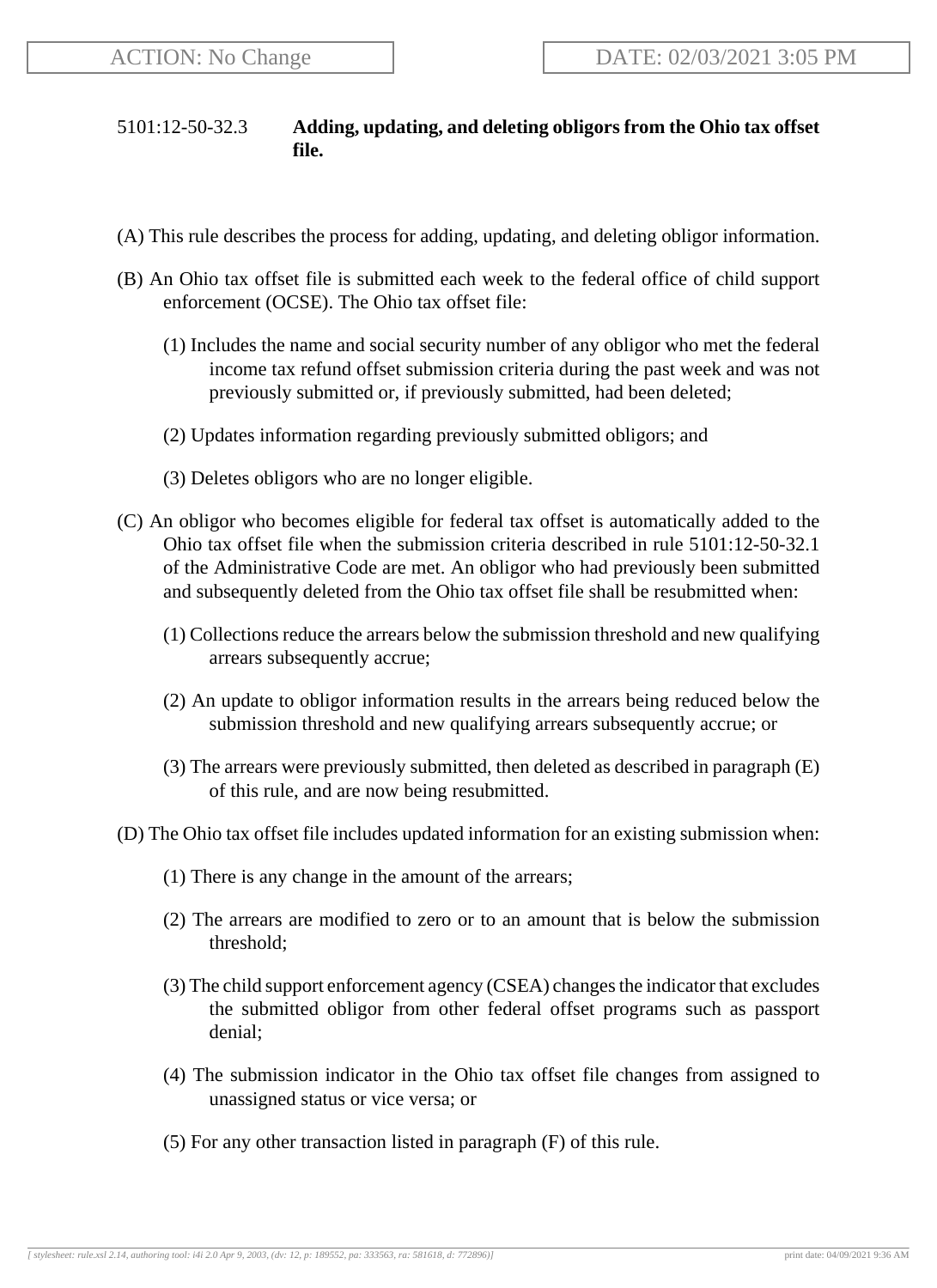- (E) A submission is deleted from the Ohio tax offset file when:
	- (1) The arrears amount is paid below the submission threshold;
	- (2) The CSEA modifies the arrears to an amount that is below the submission threshold;
	- (3) The CSEA completes an administrative review that results in the reduction of arrears below the submission threshold; or
	- (4) A supervisor within the CSEA has approved the deletion of the submission from the Ohio tax offset file.
- (F) The support enforcement tracking system transmits the following transaction indicators to OCSE:
	- (1) "A" adds a new submission;
	- (2) "B" changes the name of the obligor;
	- (3) "D" deletes an existing submission;
	- (4) "L" changes the local state code for the submitting state;
	- (5) "M" modifies the arrears, which results in an increase or decrease in the amount of arrears;
	- (6) "R" replaces the current "yes" indicator with a "no" indicator, or a "no" indicator with a "yes" indicator, for offset submission or passport denial submission;
	- (7) "S" indicates the accumulated state payment amount;
	- (8) "T" indicates an order has been transferred to the state that issued the order for administrative tax offset review;
	- (9) "Y" resubmits an obligor and includes the obligor's address when the submission was previously been rejected because OCSE could not locate an address for the obligor; and
	- (10) "Z" updates the obligor's address.
- (G) OCSE processes the transactions in the order indicated in paragraph (F) of this rule.
- (H) OCSE will use an updated address submitted through a "Y" or "Z" indicator to issue any future pre-offset or offset notices.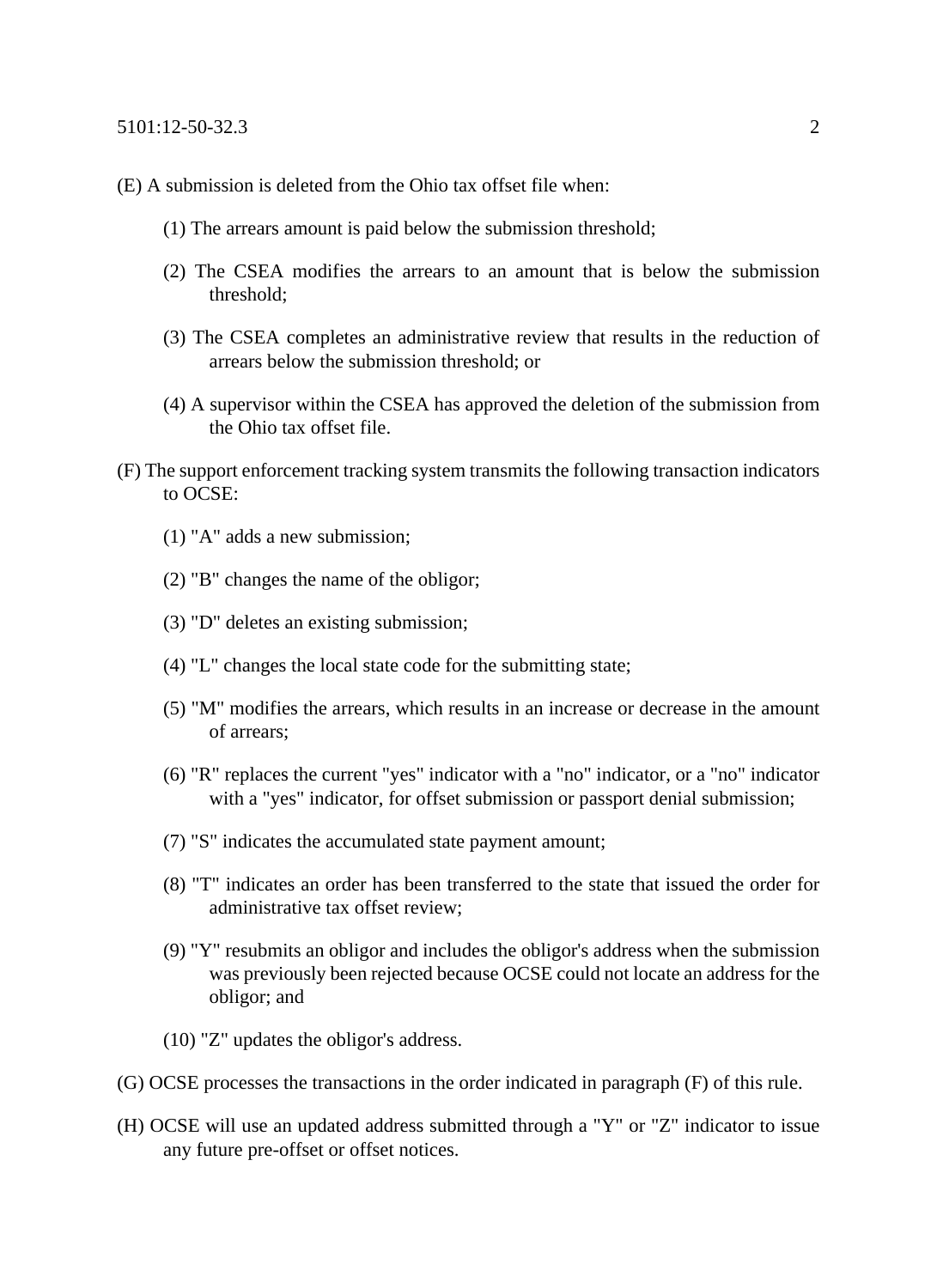- (1) When an obligor's submission has been rejected by OCSE because OCSE could not locate the obligor's address and the CSEA subsequently obtains a valid obligor address, the CSEA shall use the "Y" indicator to resubmit the obligor and provide the obligor's address.
- (2) When the CSEA obtains a new valid address for the obligor and chooses to submit the changed address to OCSE, the CSEA shall use the "Z" indicator to submit the new address.

Once the CSEA has used a "Y" or "Z" indicator, the CSEA shall submit all future address changes using the appropriate "Y" or "Z" indicator.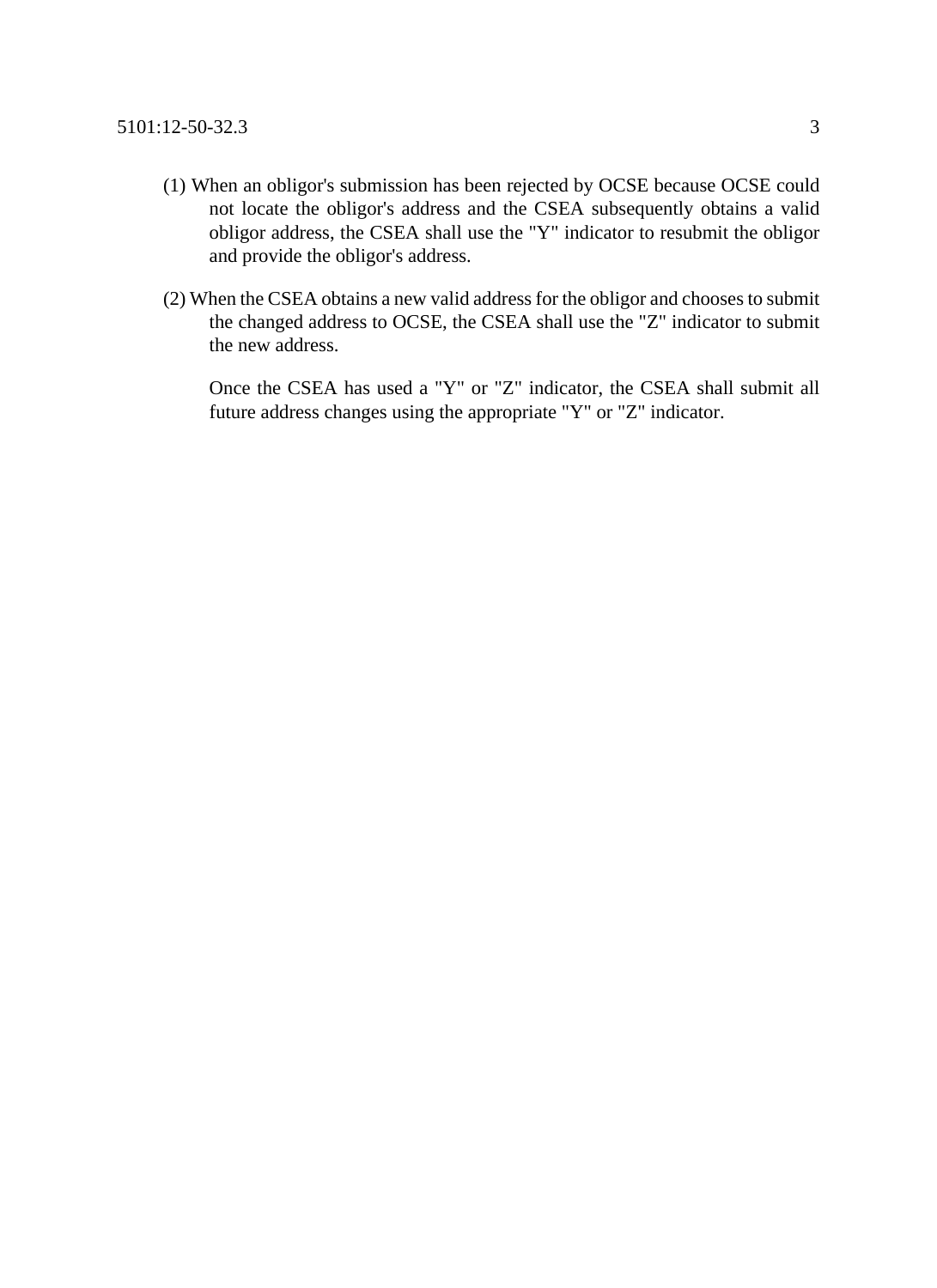#### CERTIFIED ELECTRONICALLY

Certification

02/03/2021

Date

Promulgated Under: 119.03 Statutory Authority: 3123.81, 3125.25

Rule Amplifies: 3123.81, 3125.03, 3125.25 Prior Effective Dates: 11/09/1981, 06/10/1982 (Emer.), 09/13/1982, 05/01/1986 (Emer.), 07/20/1986, 11/01/1986, 12/20/1988, 03/18/1989, 08/09/1990, 04/01/1991, 11/01/1991, 07/01/1992, 02/11/1993, 09/01/1994, 11/01/1994, 01/01/1996, 08/01/1998, 05/01/2001, 04/11/2003, 07/01/2006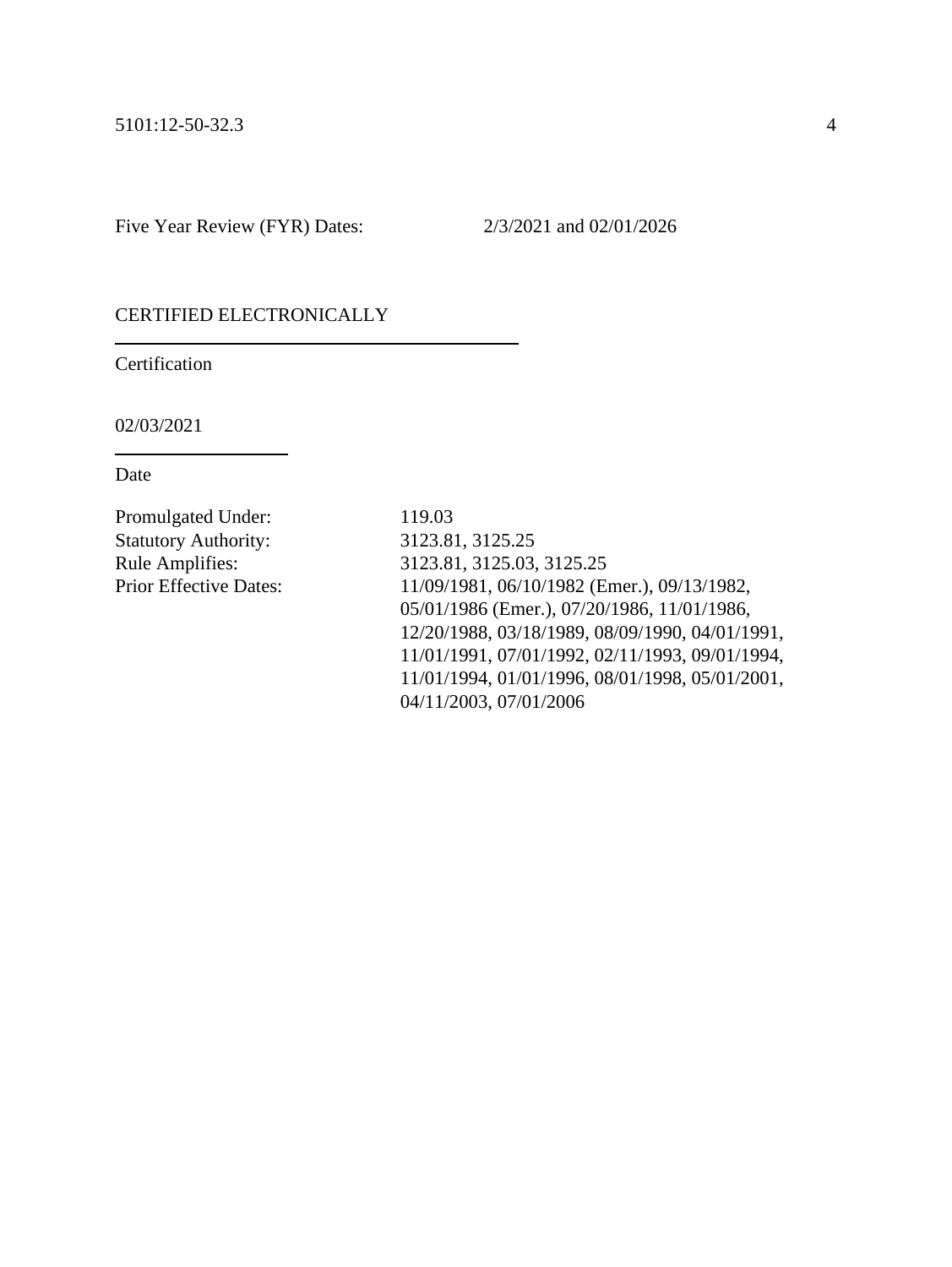### 5101:12-50-32.4 **Rejected submissions.**

- (A) For purposes of this rule, "rejected submission" means a rejection by the federal office of child support enforcement (OCSE) of the submission of an obligor for federal income tax refund offset that is included as an addition, deletion, or update in the Ohio tax offset file.
- (B) OCSE may reject a submission for any reason including, but not limited to, the following:
	- (1) An invalid social security number;
	- (2) The submission already exists on the OCSE tax offset file;
	- (3) The submission is a duplicate submission;
	- (4) The state payment amount is invalid;
	- (5) OCSE cannot locate the record that the submission is intended to modify;
	- (6) The last name of the obligor submitted does not match the last name for that obligor in the OCSE tax offset file;
	- (7) The state payment submission was received but OCSE cannot locate an offset payment for the offset year in question;
	- (8) The submission had previously been deleted;
	- (9) The last name and the social security number (SSN) in the submission do not match; or
	- (10) An SSN is submitted and OCSE provides a different SSN.
- (C) Rejected submissions appear on two reports.
	- (1) The first report contains two types of rejected submissions.
		- (a) The first type of rejection on the report contains submissions that are rejected by OCSE due to the inability of OCSE to verify an obligor's address for the purpose of issuing a pre-offset notice; and
		- (b) The second type of rejection on the report contains submissions for which the office of child support within the Ohio department of job and family services has included an SSN for an obligor that OCSE has been unable to verify using the process described in rule 5101:12-50-32.2 of the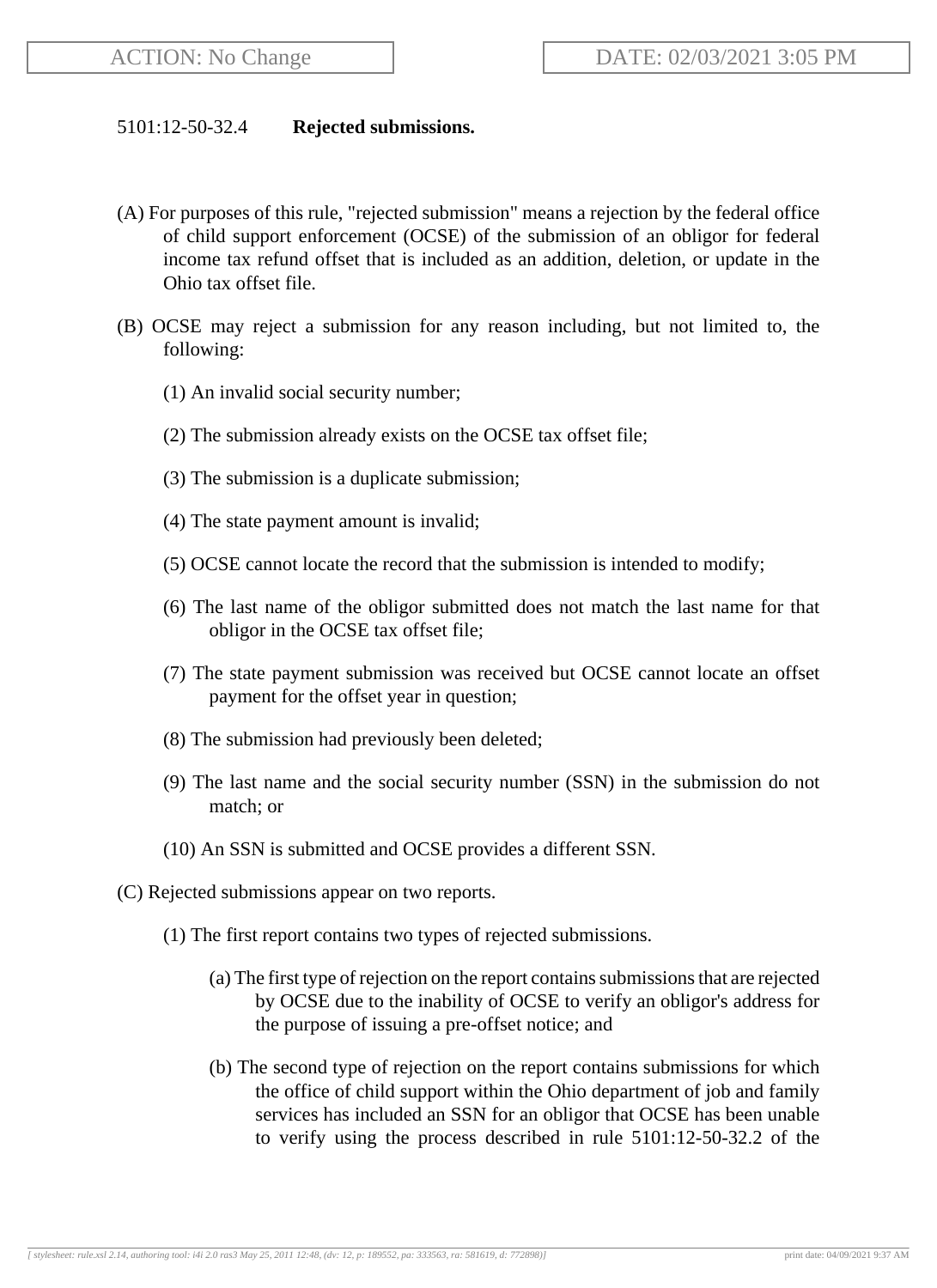Administrative Code. The report contains different SSNs than the SSN that was submitted by OCS. The different SSNs have been obtained from the social security administration by OCSE.

- (2) The second report lists submissions resulting from additions, deletions, or updates to the Ohio tax offset list that were rejected by OCSE for any reason not included in the first report.
- (D) A child support enforcement agency (CSEA) shall review the reports and take the appropriate action necessary to resolve the issue that resulted in the rejection of the submission. The inability of a CSEA to resolve a rejection may have a negative impact on incentives received by the CSEA and may result in:
	- (1) The CSEA failing to receive the offset;
	- (2) The CSEA failing to receive the full amount of the offset; or
	- (3) The CSEA receiving an invalid offset.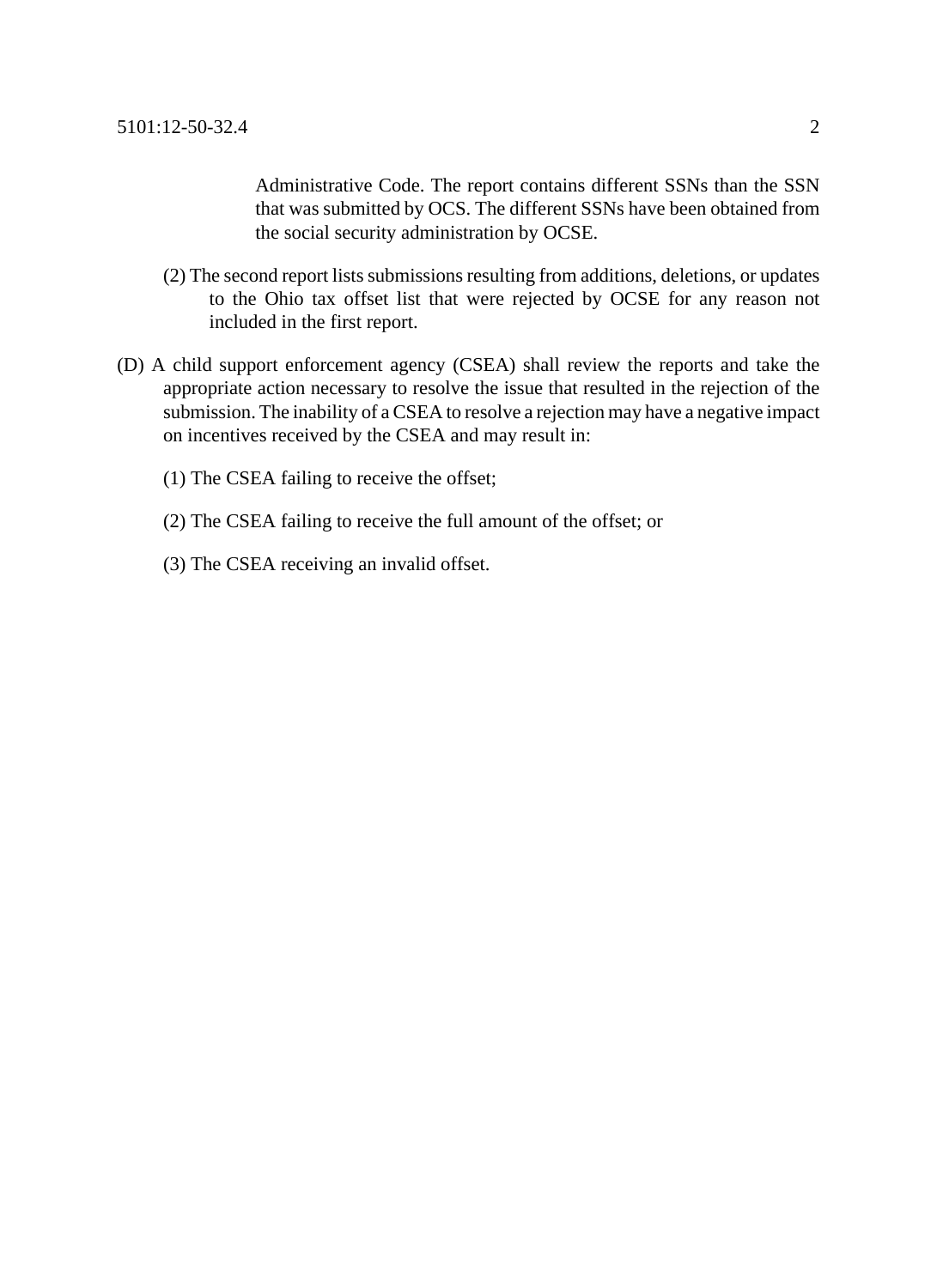#### CERTIFIED ELECTRONICALLY

Certification

02/03/2021

Date

Promulgated Under: 119.03 Statutory Authority: 3123.81, 3125.25

Rule Amplifies: 3123.81, 3125.03, 3125.25 Prior Effective Dates: 11/09/1981, 06/10/1982 (Emer.), 09/13/1982, 05/01/1986 (Emer.), 07/20/1986, 11/01/1986, 12/20/1988, 03/18/1989, 08/09/1990, 04/01/1991, 11/01/1991, 07/01/1992, 02/11/1993, 09/01/1994, 11/01/1994, 01/01/1996, 08/01/1998, 05/01/2001, 04/11/2003, 07/01/2006, 09/01/2011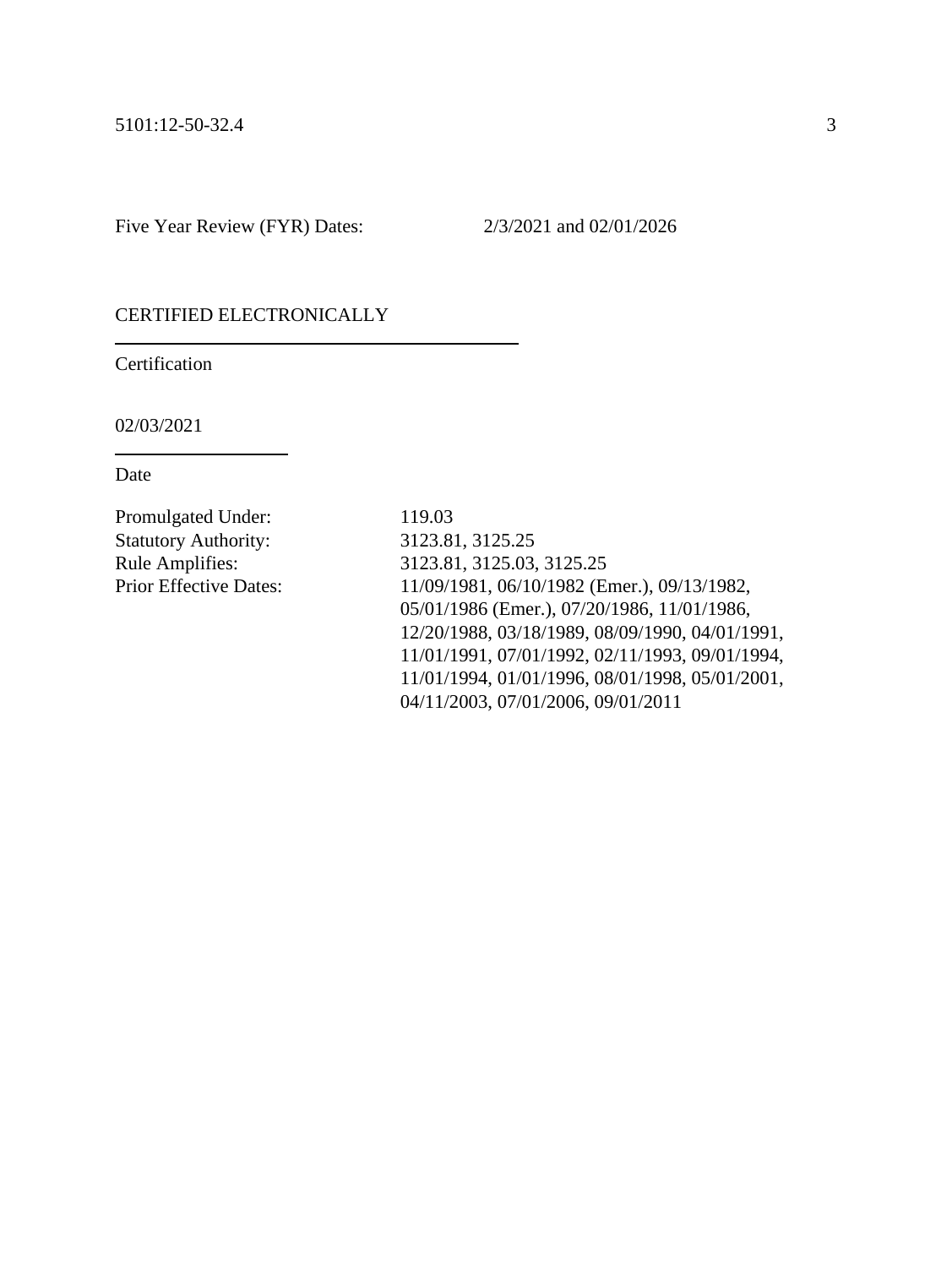# 5101:12-50-32.5 **Administrative offset review of federal income tax refund offset program submittals.**

- (A) An obligor may contest the federal income tax refund offset program submittal by requesting an administrative offset review within thirty days of the date of the preoffset notice. The obligor must submit the request for the administrative offset review to the child support enforcement agency (CSEA) that has administrative responsibility for the order.
- (B) Administrative review procedure when the CSEA receives a request from an obligor.
	- (1) Within ten days of receipt of the request for an administrative offset review, the CSEA shall issue a JFS 01850, "Notice of Scheduled Income Tax Refund Offset Review"07650, "Scheduling Notice for Administrative Review of Income Tax Refund Offset" (effective or revised effective date as identified in rule 5101:12-50-99 of the Administrative Code), to the obligor. The CSEA shall also issue the JFS 01850 "Notice of Scheduled Income Tax Refund Offset Review" (effective or revised effective date as identified in rule 5101:12-50-99 of the Administrative Code) to the obligee when the case is non-Ohio works first (OWF) or medicaid-only casethere are unassigned arrears.
	- (2) The administrative offset review shall be limited to:
		- (a) The accuracy of the submitted arrears;
		- (b) Any evidence provided by the obligor or obligee that increases or decreases the submitted arrears; or
		- (c) The identity of the individual submitted.

When the obligor is contesting a joint federal income tax refund that has not yet been offset, the CSEA shall advise the obligor that the internal revenue service (IRS) will notify the injured spouse of the necessary steps that must be taken at the time of the offset.

- (3) At the conclusion of the administrative offset review, the CSEA shall do the following:
	- (a) Enter any changes required as a result of the review into the support enforcement tracking system (SETS).
	- (b) Send a JFS 07544, "Administrative Review for Income Tax Refund Offset Review Results" (effective or revised effective date as identified in rule 5101:12-50-99 of the Administrative Code), and a copy of the complete arrears calculation, if any, to the obligor. The CSEA shall also send the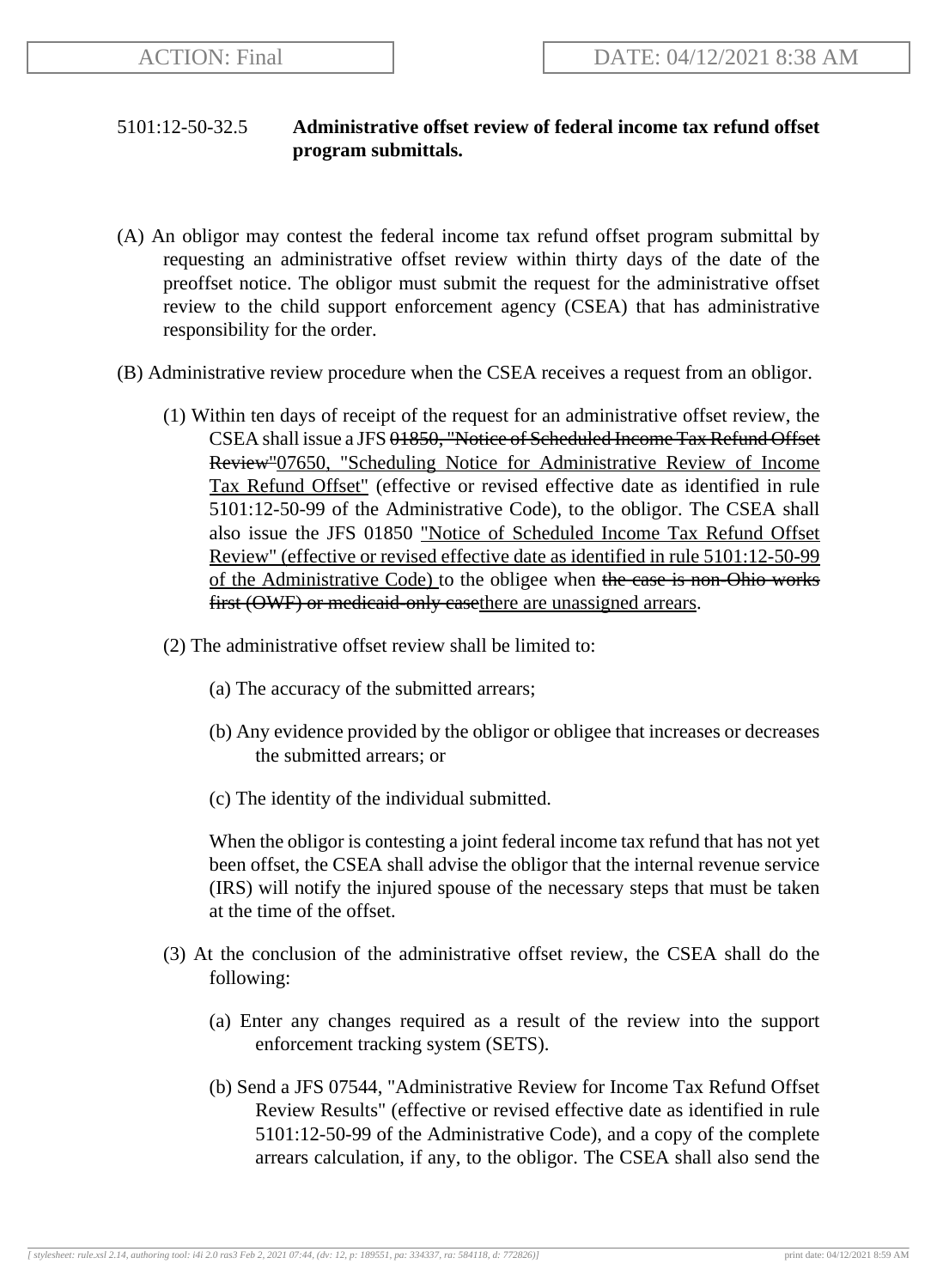JFS 07544 and arrears calculation, if any, to the obligee when a JFS 01850 had been issued to the obligee.

- (4) The administrative offset review process shall be completed within thirty days of the date of the request for review.
- (C) Administrative offset review procedure when the Ohio interstate central registry (ICR) within the office of child support (OCS) receives a request from another state.
	- (1) The interstate central registry (ICR) within OCSICR may receive a request for an administrative offset review from the state that submitted the offset when:
		- (a) An obligor in that state requests an administrative offset review; and
		- (b) The support order was issued by a court or a CSEA in Ohio.
	- (2) When the ICR receives a request for administrative review, it shall immediately send the request to the CSEA in the county with administrative responsibility for the support order.
	- (3) When the CSEA receives the request for administrative offset review from the ICR, it shall:
		- (a) Complete the review within forty-five days of the date of the request for review from the submitting state; and
		- (b) Promptly notify the child support agency in the submitting state of the results of the administrative review.

The office of child support enforcement (OCSE) will report any adjustments received as a result of the administrative review to the child support agency in the submitting state.

- (4) CSEA responsibility for the administrative offset review of an intergovernmental case by a state other than Ohio.
	- (a) When a CSEA submits an obligor for federal income tax refund offset based on a support order that was issued by a state other than Ohio, the obligor may request an administrative offset review in the state with jurisdiction over the order.
	- (b) When the CSEA receives a request for an administrative offset review in the state with jurisdiction over the order, it shall send the following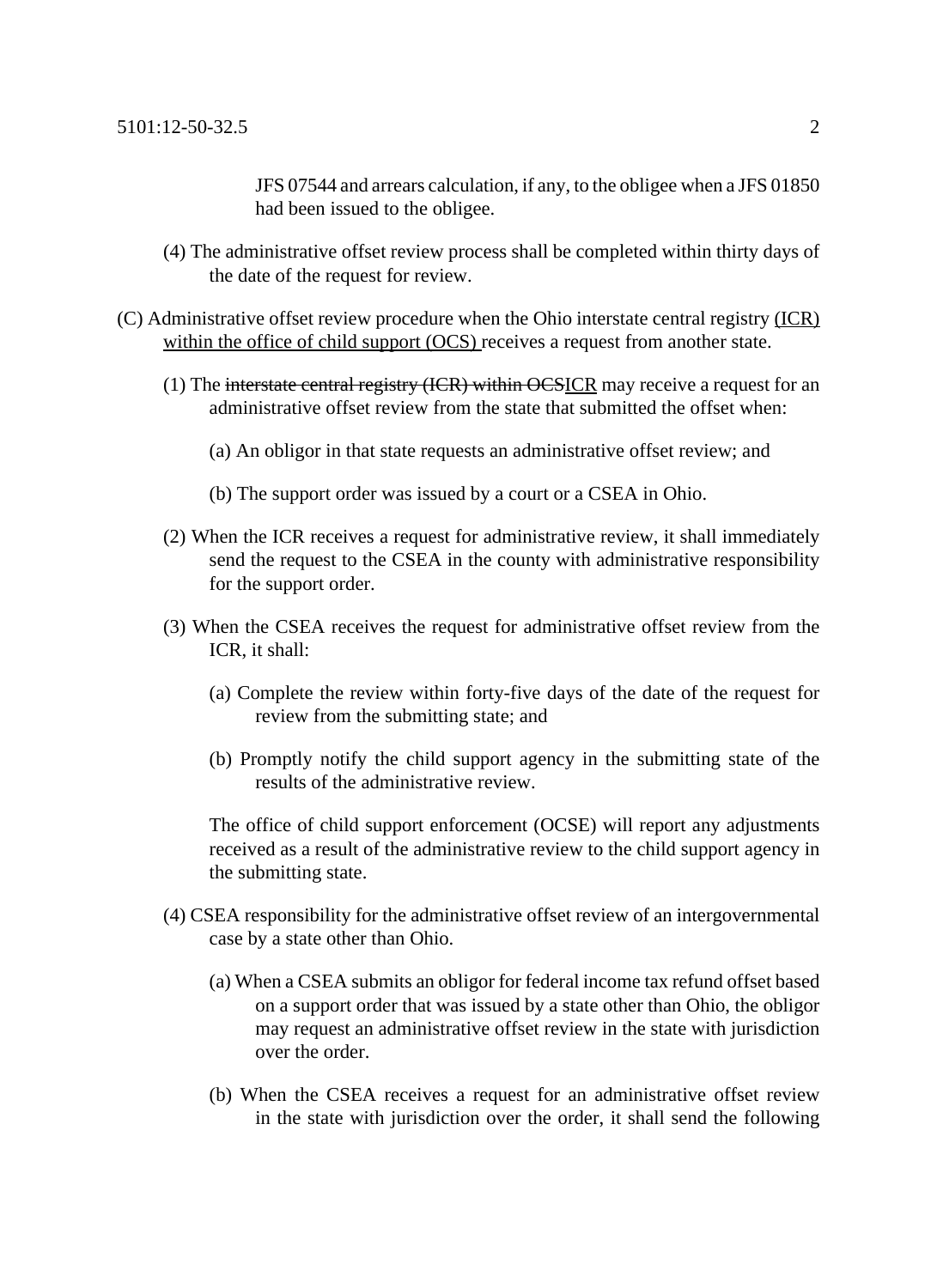documentation to that state within ten days of the request for the administrative offset review:

- (i) A certified copy of the support order and any modifications;
- (ii) A certified copy of the payment history or affidavit of the obligee when:
	- *(a)* Any of the arrears are unassigned; and
	- *(b)* No official payment history exists for the case;
- (iii) When any of the arrears are unassigned, the current address of the obligee; and
- (iv) The amount of arrears submitted for offset.
- (c) At the conclusion of the administrative offset review, the state that conducted the administrative offset review will notify the obligor and the state that submitted the obligor of the results of the administrative offset review. The state that submitted the obligor for offset will notify OCSE of the results of the review.
- (d) OCSE or the other state will report any changes made by the other state as a result of the review to OCS which shall forward them to the CSEA.
- (e) Any update to the arrears of a obligor that is made as a result of an administrative offset review has the same force and effect as an update that was made by the CSEA. The CSEA shall take the following actions:
	- (i) If the offset has already been made, the CSEA shall promptly take steps to refund any excess amount to the obligor; and
	- (ii) Report the state payment to OCS immediately but no later than five days from the date the payment is made.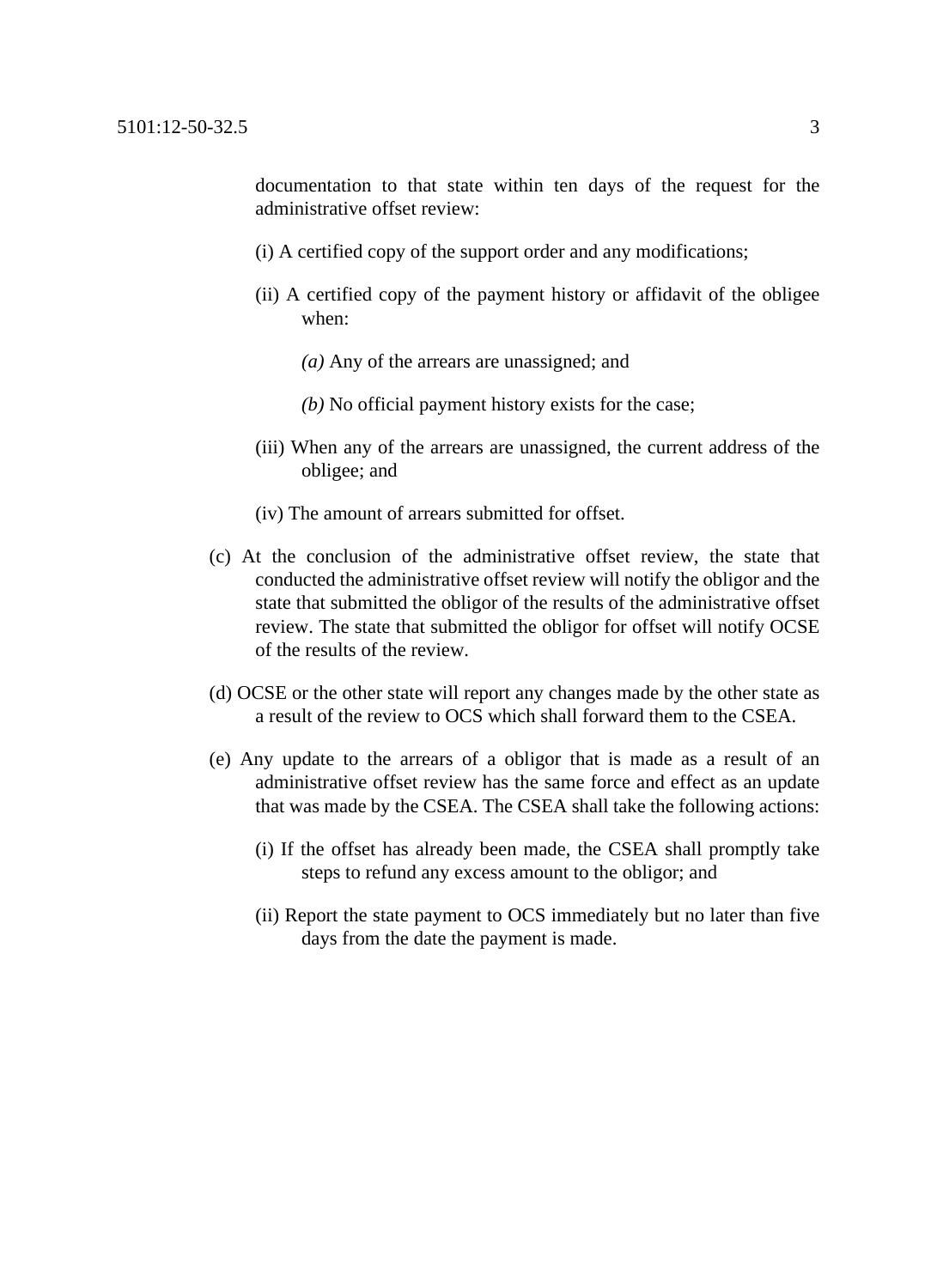Effective: 6/1/2021

Five Year Review (FYR) Dates: 2/3/2021 and 02/01/2026

## CERTIFIED ELECTRONICALLY

**Certification** 

04/12/2021

Date

Promulgated Under: 119.03 Statutory Authority: 3123.81, 3125.25

Rule Amplifies: 3123.81, 3125.03, 3125.25 Prior Effective Dates: 11/09/1981, 06/10/1982 (Emer.), 09/13/1982, 05/01/1986 (Emer.), 07/20/1986, 11/01/1986, 12/20/1988, 03/18/1989, 08/09/1990, 04/01/1991, 11/01/1991, 07/01/1992, 02/11/1993, 09/01/1994, 11/01/1994, 01/01/1996, 08/01/1998, 05/01/2001, 04/11/2003, 07/01/2006, 07/15/2008, 09/01/2011, 01/01/2016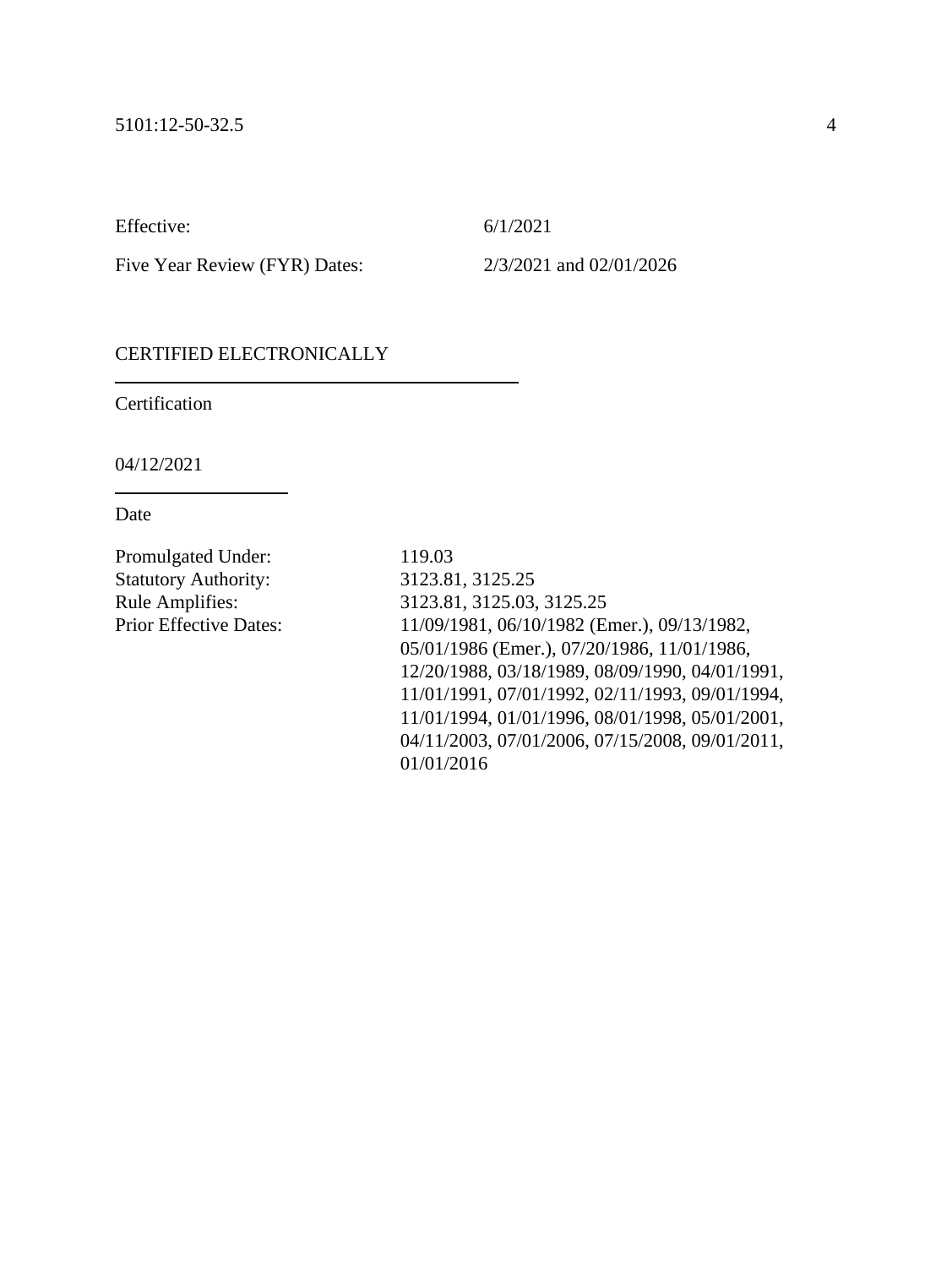## 5101:12-50-32.6 **The federal income tax refund offset process.**

- (A) An obligor is subject to federal income tax refund offset when the following conditions have been met:
	- (1) The federal income tax refund offset submission criteria hashave been met;
	- (2) The federal office of child support enforcement (OCSE) has certified that the obligor is eligible for federal income tax refund offset; and
	- (3) The internal revenue service has notified the bureau of fiscal service (BFS) that the obligor will receive a federal income tax refund.
- (B) BFS will satisfy submitted debts in the following priority:
	- (1) Federal tax debts;
	- (2) Assigned and unassigned child support debts;
	- (3) Other federal debts; and
	- (4) State tax debts.
- (C) The federal income tax refund offset process.
	- (1) BFS sends an offset notice to the obligor after FMS has processed the offset but before the office of child support (OCS) within the Ohio department of job and family services has been notified of the offset. BFS will also send a notice to a joint federal taxpayer who filed taxes jointly with the obligor, advising the joint federal taxpayer of the steps required to protect the share of the tax refund that may be payable to the joint federal taxpayer.
	- (2) When the obligor cannot be located, the federal tax refund offset will be reversed by BFS.
	- (3) BFS notifies OCSE on a weekly basis of offsets and adjustments that occur.
	- (4) OCSE issues to OCS the reports that include obligors for whom offsets and adjustments have occurred and the amounts of those offsets and adjustments. These reports are described in paragraph  $(C)(1)$  of rule 5101:12-50-32.8 of the Administrative Code.
	- (5) BFS sends the offset amounts to the Ohio office of the treasurer.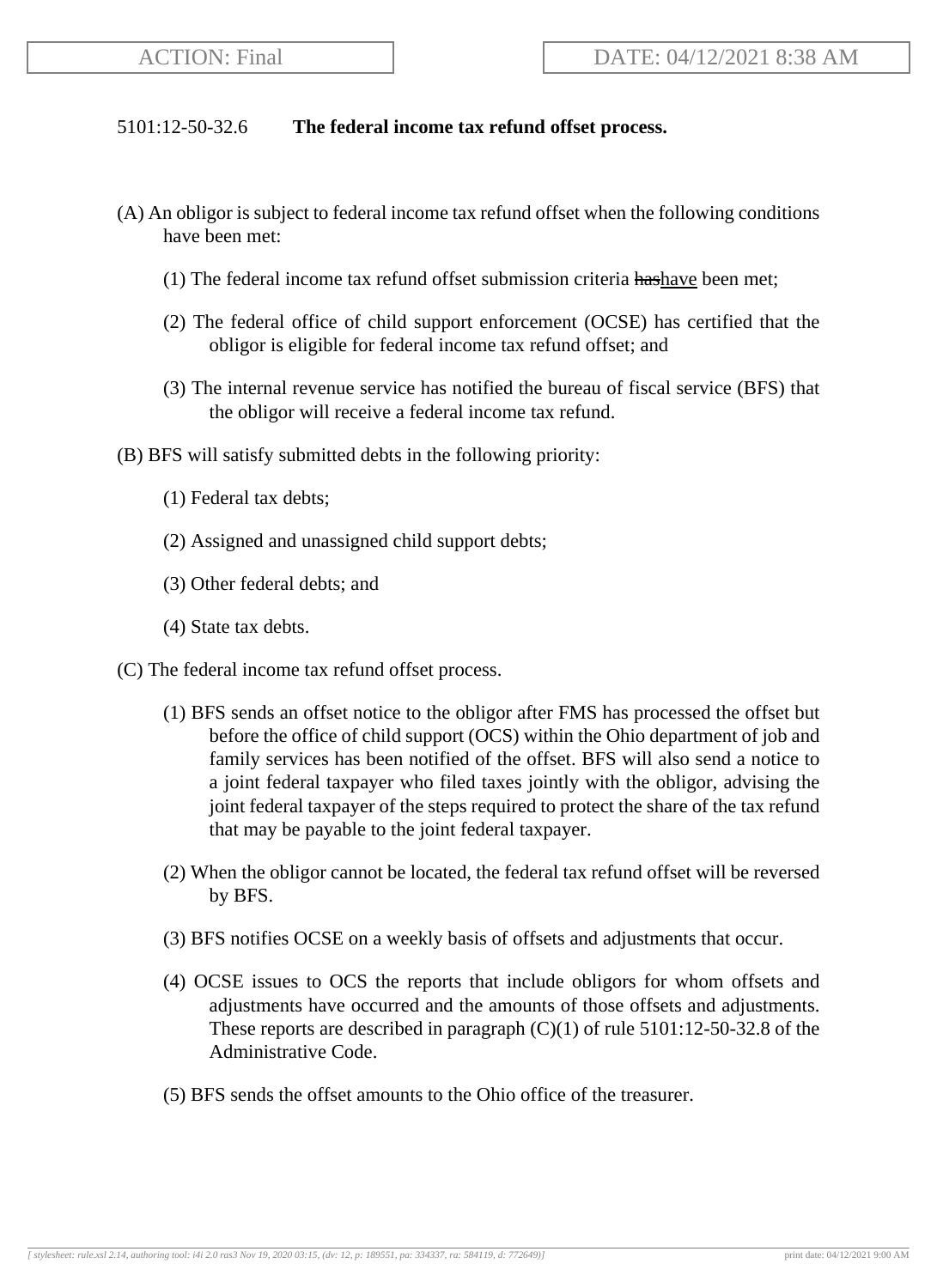- (6) The Ohio office of the treasurer notifies the office of fiscal and monitoring services (OFMS) within the Ohio department of job and family services of receipt of the offset amounts.
- (7) OFMS then transfers the offset amounts, together with the amount of any fees and adjustments to cover one hundred per cent of the offset amount, to the Ohio child support payment central (CSPC) for disbursement.
- (8) CSPC processes the offset amount received to the appropriate order in the support enforcement tracking system (SETS).
- (D) Offset amounts shall be considered collections in the month in which they are received and applied to any arrears of the obligor that met the offset criteria.
- (E) When a state has CSENet collection (COL) transaction capability with Ohio, the COL P CITAX transaction will be automatically sent to the state by SETS whenever an offset collection is received.
- (F) If the state does not have CSENet COL transaction capability with Ohio, or the child support enforcement agency (CSEA) determines that the transaction was not sent, the CSEA shall send the OMB 0970-0085, "Transmittal #3 - Request for Assistance/Discovery," to any other state that is involved in the enforcement of the intergovernmental case no later than three business days from the receipt of an offset amount in an intergovernmental case. The OMB 0970-0085 notifies the other state of the receipt of the offset amount.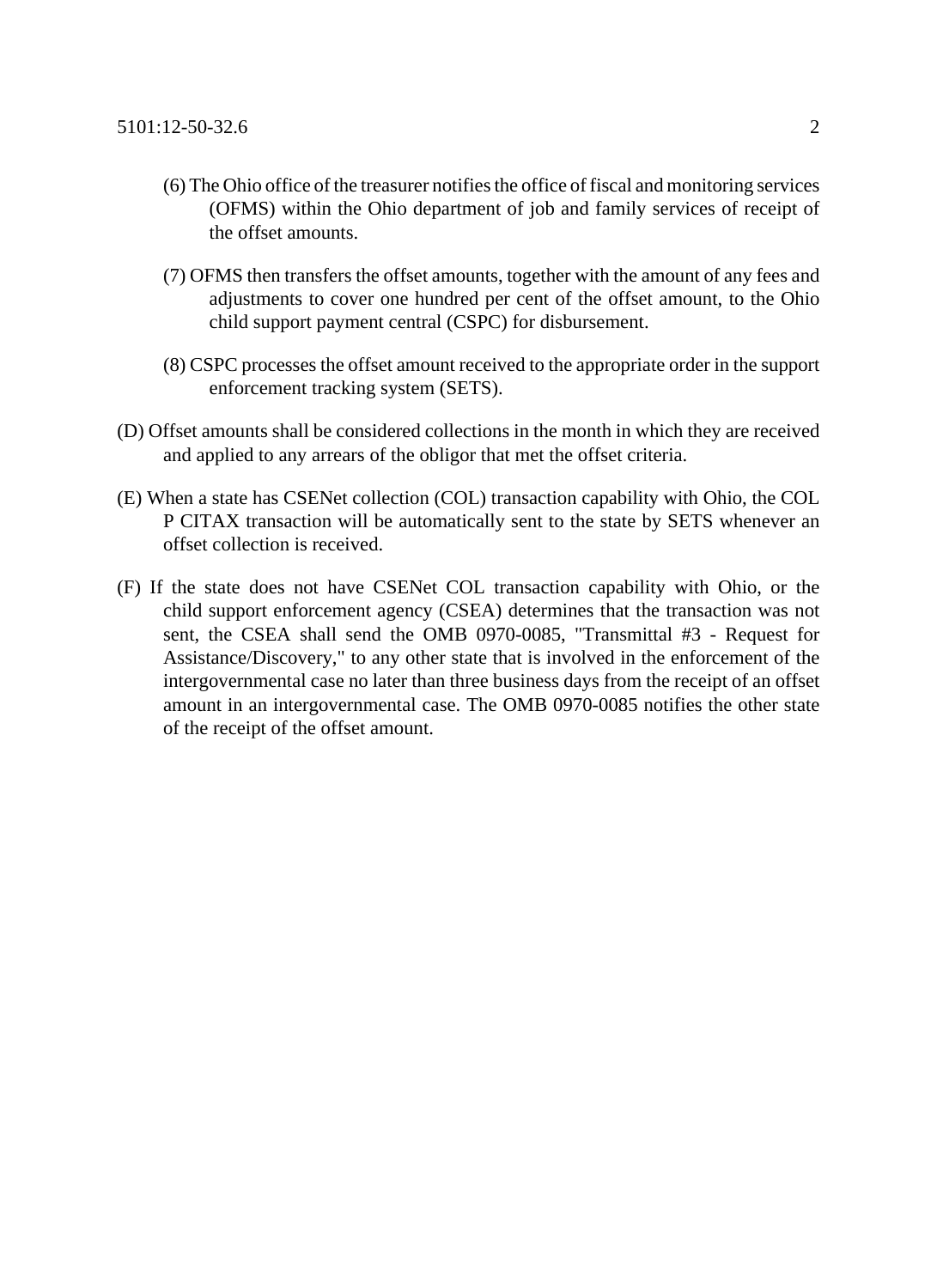Effective: 6/1/2021

Five Year Review (FYR) Dates: 2/3/2021 and 02/01/2026

## CERTIFIED ELECTRONICALLY

**Certification** 

04/12/2021

Date

Promulgated Under: 119.03 Statutory Authority: 3123.81, 3125.25

Rule Amplifies: 3123.81, 3125.03, 3125.25 Prior Effective Dates: 11/09/1981, 06/10/1982 (Emer.), 09/13/1982, 05/01/1986 (Emer.), 07/20/1986, 11/01/1986, 12/20/1988, 03/18/1989, 08/09/1990, 04/01/1991, 11/01/1991, 07/01/1992, 02/11/1993, 09/01/1994, 11/01/1994, 01/01/1996, 08/01/1998, 05/01/2001, 04/11/2003, 07/01/2006, 09/01/2011, 01/01/2016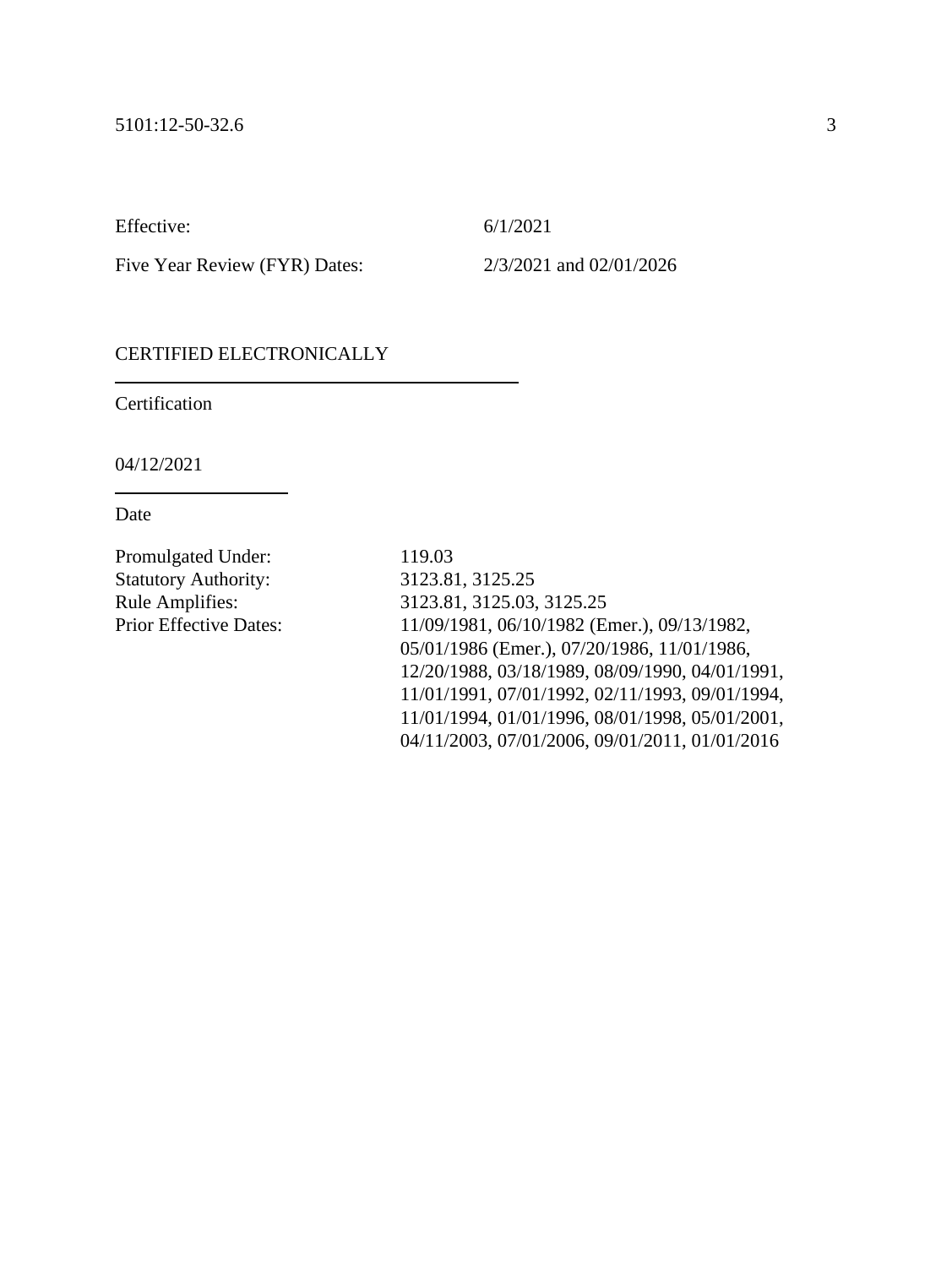### 5101:12-50-32.7 **Service fee.**

- (A) The bureau of fiscal service (BFS) charges a service fee for each completed federal income tax refund offset. BFS deducts the service fee from the offset amount prior to issuing the offset amount to the office of fiscal and monitoring services (OFMS) within the Ohio department of job and family services.
- (B) Upon receipt, OFMS will transfer to the Ohio child support payment central (CSPC) the offset amount together with an amount equal to any fees or adjustments that had been deducted by BFS.
- (C) Upon receipt, CSPC will process the offset to the order in the support enforcement tracking system.
- (D) When an adjustment of an offset as described in rule 5101:12-50-32.9 of the Administrative Code equals the full amount of the offset, BFS will return the service fee to OFMS.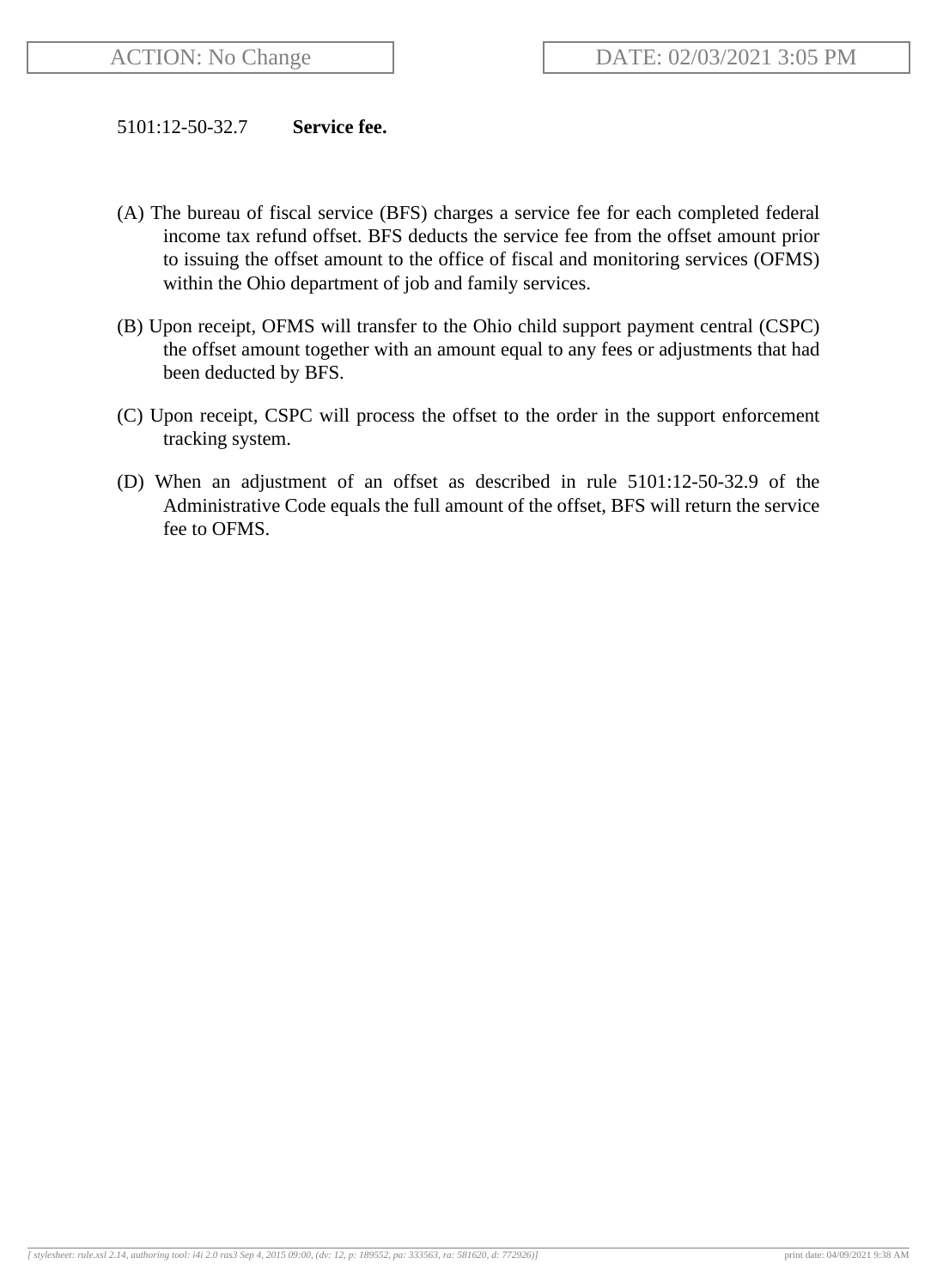#### CERTIFIED ELECTRONICALLY

Certification

02/03/2021

Date

Promulgated Under: 119.03 Statutory Authority: 3123.81, 3125.25

Rule Amplifies: 3123.81, 3125.03, 3125.25 Prior Effective Dates: 11/09/1981, 06/10/1982 (Emer.), 09/13/1982, 05/01/1986 (Emer.), 07/20/1986, 11/01/1986, 12/20/1988, 03/18/1989, 08/09/1990, 04/01/1991, 11/01/1991, 07/01/1992, 02/11/1993, 09/01/1994, 11/01/1994, 01/01/1996, 08/01/1998, 05/01/2001, 04/11/2003, 07/01/2006, 09/01/2011, 01/01/2016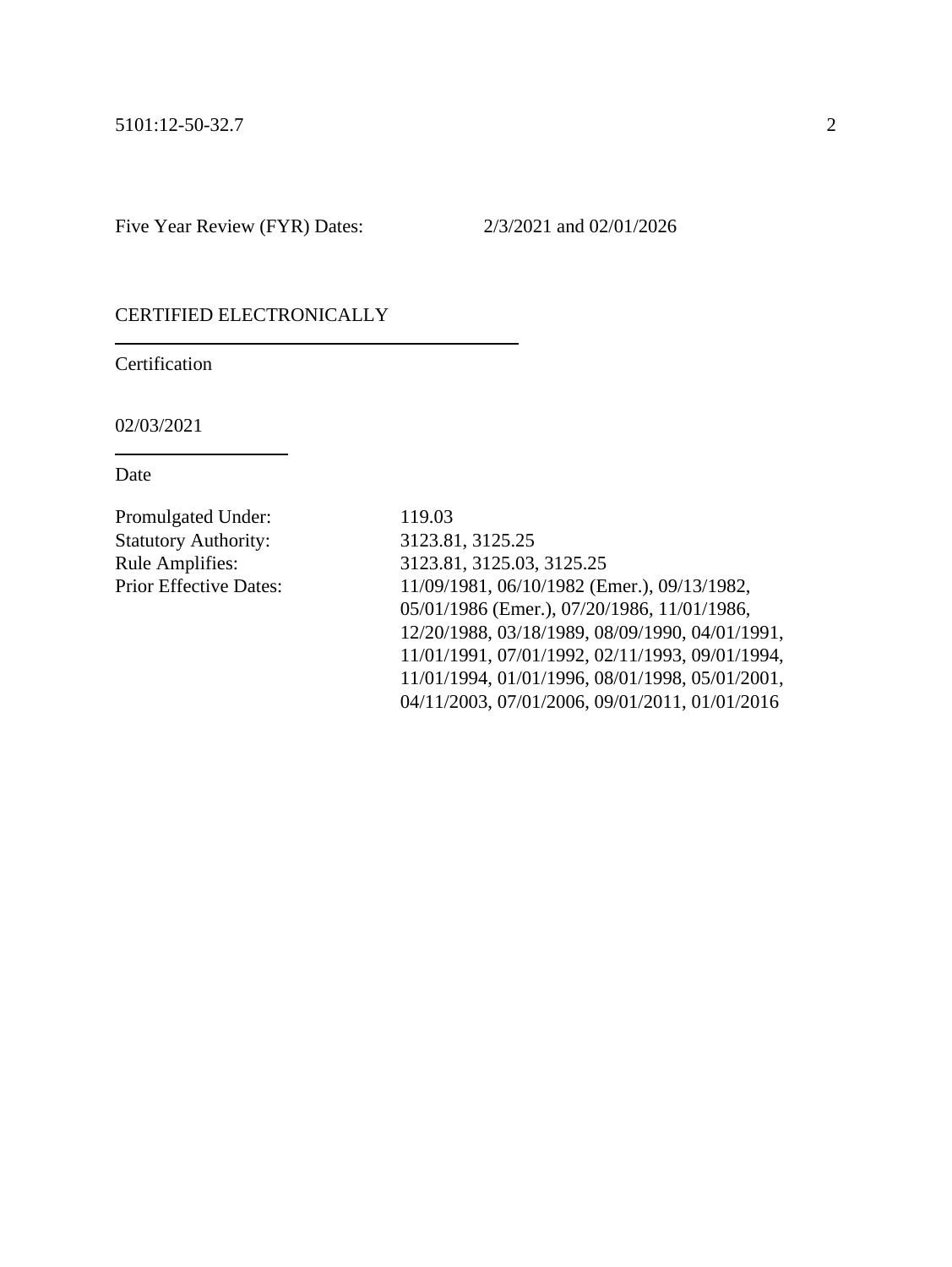## 5101:12-50-32.8 **Federal income tax refund offset reports.**

- (A) The office of child support (OCS) within the Ohio department of job and family services shall provide to the child support enforcement agency (CSEA) federal income tax refund offset reports. These reports contain information about federal income tax refund offset collections, federal adjustments, federal offset fees, federal filing status, and other identifying information.
- (B) The CSEA shall review the federal income tax refund offset reports to identify any case for which it has administrative responsibility and take appropriate action as required in this rule.
- (C) There are three categories of federal income tax refund offset reports that provide information to or require action by the CSEA:
	- (1) Two information-only reports are created upon receipt of a tax offset file from the federal office of child support enforcement (OCSE). One report contains a list of all federal income tax refund offset collections and adjustments that may be automatically processed by the support enforcement tracking system (SETS) as long as when there are no changes to the case in SETS that would prevent such automatic processing. The second report contains a list of all federal income tax refund offset collections and adjustments that cannot be automatically processed by SETS. The CSEA shall review the reports to determine whether any action must be taken to ensure the collections are processed appropriately.
	- (2) Two collection and adjustment reports are created upon completion of the federal income tax refund offset process described in rule 5101:12-50-32.6 of the Administrative Code. One report contains a list of all collections and adjustments received from federal income tax refund offsets that were automatically processed by SETS. The second report contains a list of adjustments received from federal income tax refund offsets that could not be automatically processed by SETS.

When an adjustment appears on either report, the CSEA may need to collect any disbursed funds as described in rule 5101:12-50-32.9 of the Administrative Code. When the funds are recovered through the recoupment process, the CSEA may also request a manual check from the payment analysis and account reconciliation bureau (PAAR) within OCS in order to repay the administrative fund.

(3) An exclusion report is created by child support payment central (CSPC) within OCS upon receipt of the federal tax offset file from OCSE that contains a list of all offsets that could not be automatically processed by SETS. The CSEA shall work with CSPC and PAARthe payment analysis and account reconciliation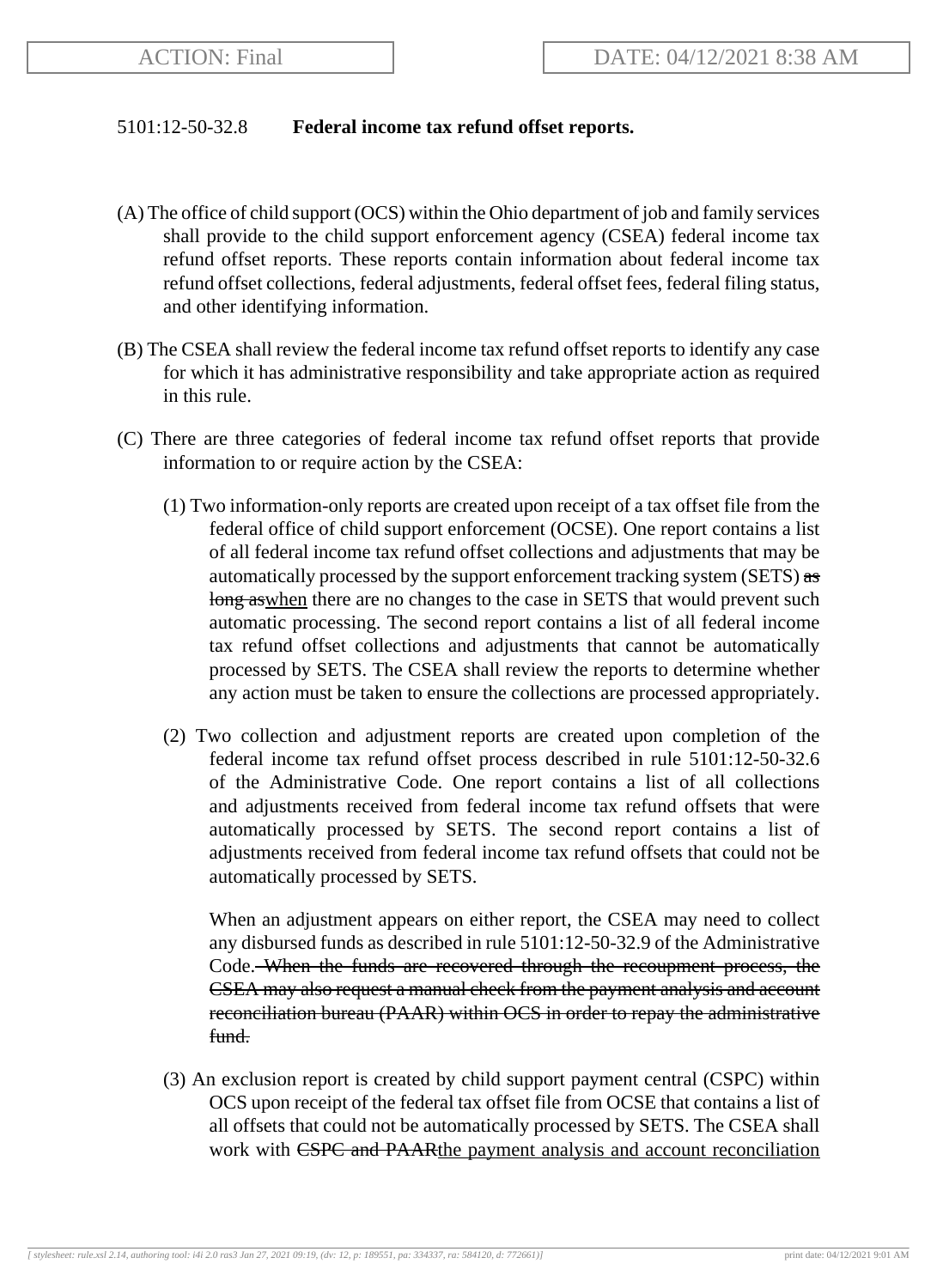(PAAR) bureau within OCS to identify the collections that appear on this report so that they may be processed in SETS.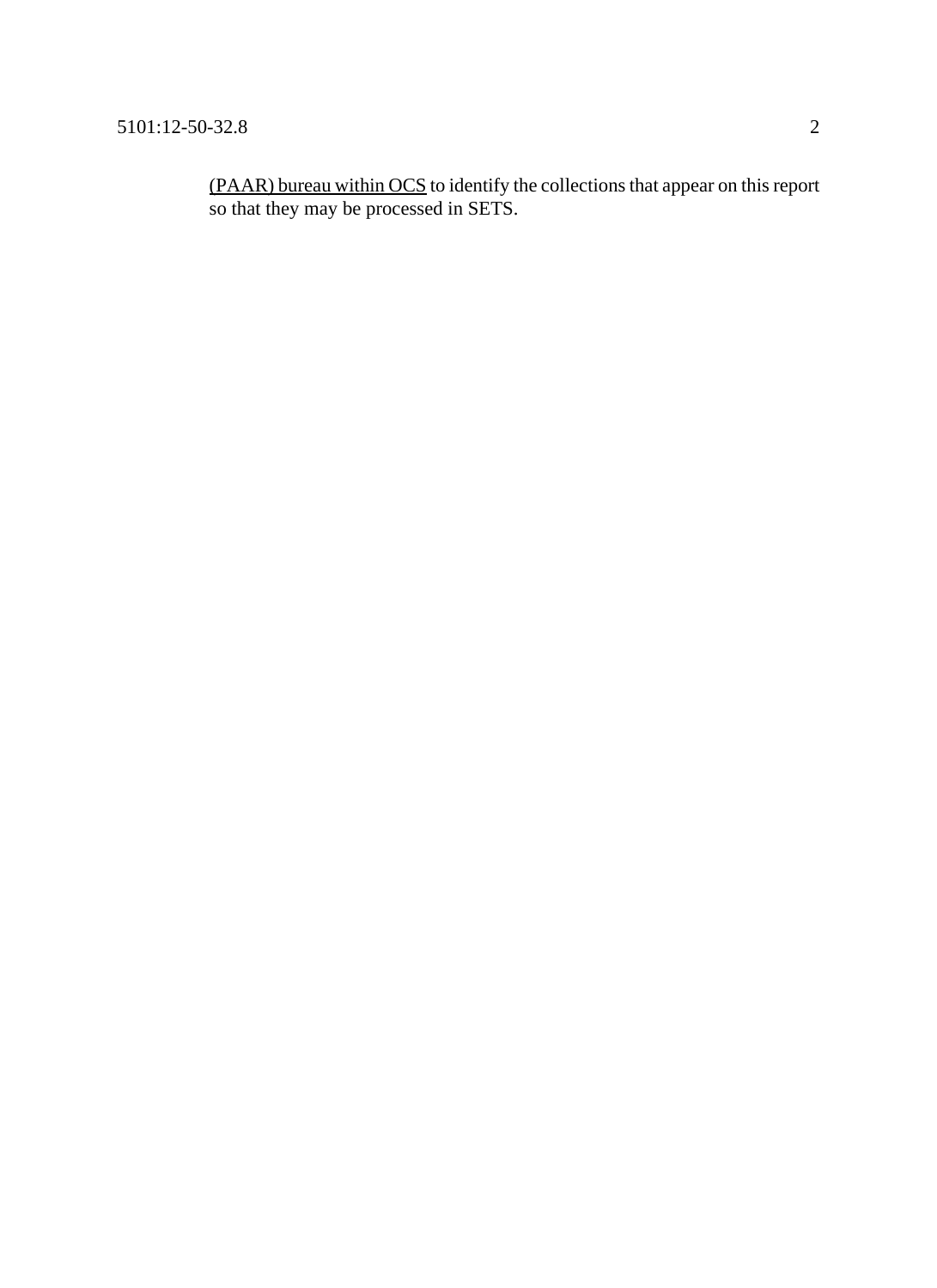Effective: 6/1/2021

Five Year Review (FYR) Dates: 2/3/2021 and 02/01/2026

## CERTIFIED ELECTRONICALLY

**Certification** 

04/12/2021

Date

Promulgated Under: 119.03 Statutory Authority: 3123.81, 3125.25

Rule Amplifies: 3123.81, 3125.03, 3125.25 Prior Effective Dates: 11/09/1981, 06/10/1982 (Emer.), 09/13/1982, 05/01/1986 (Emer.), 07/20/1986, 11/01/1986, 12/20/1988, 03/18/1989, 08/09/1990, 04/01/1991, 11/01/1991, 07/01/1992, 02/11/1993, 09/01/1994, 11/01/1994, 01/01/1996, 08/01/1998, 05/01/2001, 04/11/2003, 07/01/2006, 09/01/2011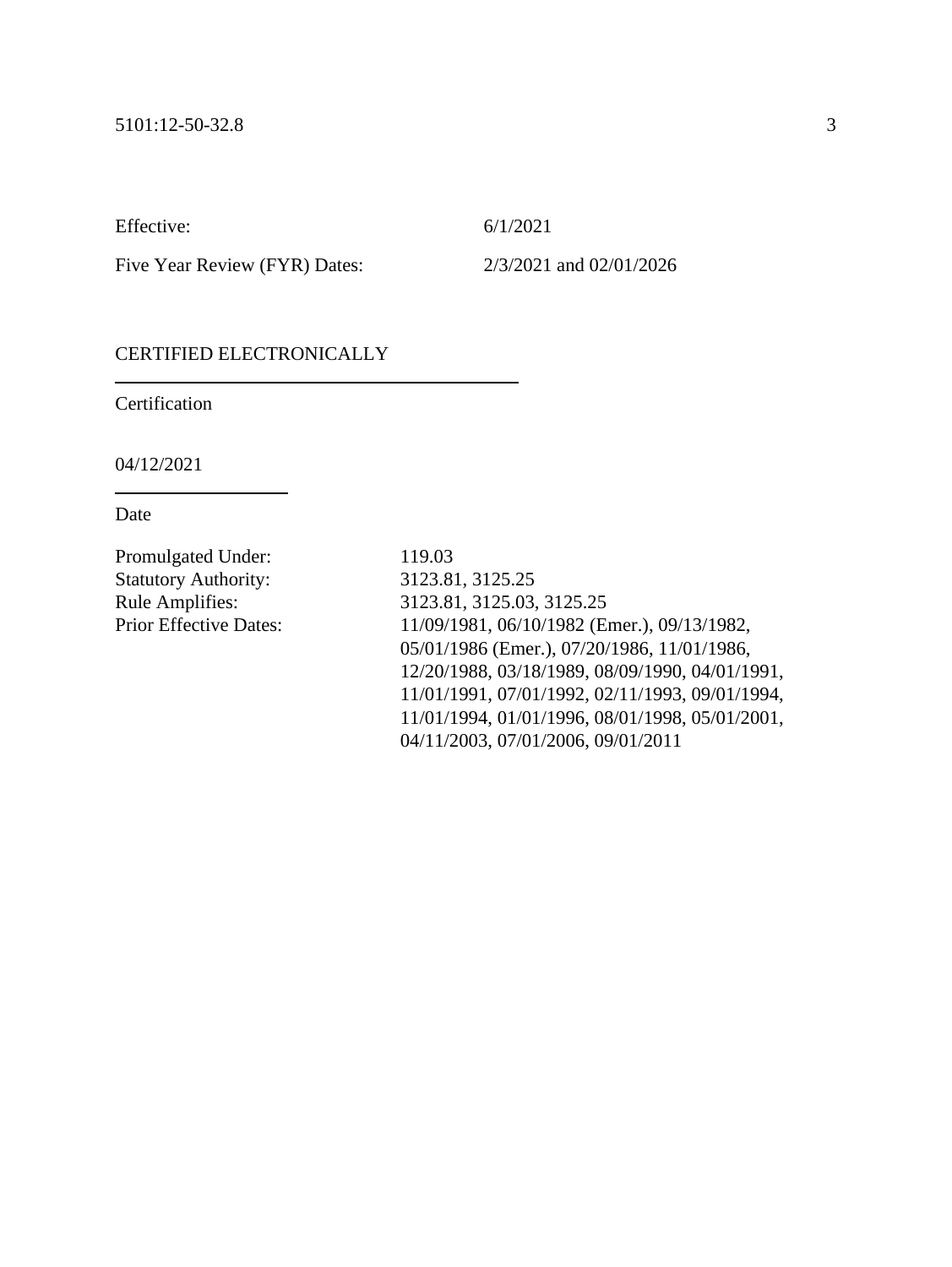# 5101:12-50-32.9 **Federal adjustments, state payments, and recovery of disbursed federal tax offset collections.**

- (A) This rule describes the federal tax offset adjustment process. There are certain circumstances, including invalid offsets, that require a federal income tax refund offset to be returned to the taxpayer (who may or may not be the obligor). This is accomplished either through a federal adjustment or a state payment.
- (B) A federal adjustment may occur as a result of a number of circumstances, which include but are not limited to when:
	- (1) An injured spouse claim is filed with the internal revenue service (IRS) and the injured spouse is entitled to a portion or all of the federal tax refund;
	- (2) The obligor files an amended federal income tax return and the amount available for offset is reduced; or
	- (3) The obligor files a federal income tax return using an incorrect social security number.
- (C) The child support enforcement agency (CSEA) shall be required to issue a state payment to the taxpayer when:
	- (1) The CSEA receives a federal tax refund offset in an amount greater than the arrears amount that was last accepted by the federal office of child support enforcement;
	- (2) An obligor was submitted but did not meet the federal tax offset submission criteria;
	- (3) An obligor was submitted with an incorrect arrears amount;
	- (4) An obligor was submitted using an incorrect social security number;
	- (5) An income tax refund offset review was conducted that resulted in a decrease in the arrears amount and the offset occurred before the update was processed; or
	- (6) The obligor paid the arrears below the threshold after the tax offset occurred but prior to disbursement of the tax offset amount.
- (D) The federal adjustment process.
	- (1) When there is a federal tax offset adjustment, the tax offset collection is returned to the obligor and the bureau of fiscal services (BFS) reduces the amount of the tax offset that was previously disbursed to the state.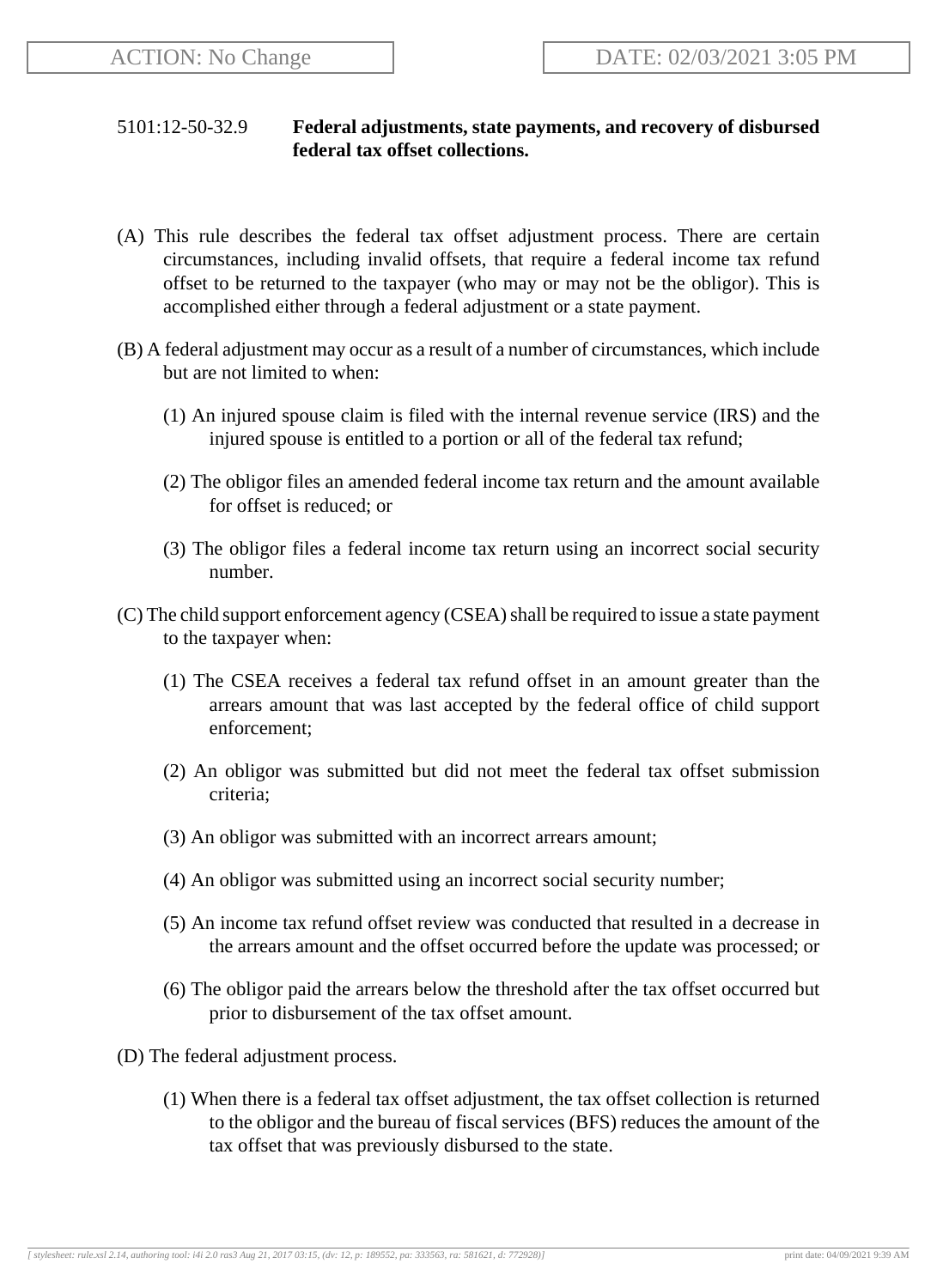- (2) Injured spouse claims.
	- (a) When the IRS determines that an injured spouse is entitled to a portion or all of the federal tax refund, the IRS sends the refund directly to the injured spouse. When a refund is sent to an injured spouse via electronic funds transfer to a closed account, the amount due the injured spouse will be reversed by BFS.
	- (b) The CSEA may delay distribution of the federal tax offset collection received as the result of a joint return until it is notified by the IRS that the injured spouse has received the proper share of the refund, or for six months, whichever is earlier.
- (E) The state payment process.
	- (1) When a CSEA issues a state payment to an obligor, it shall report the state payment to the office of child support (OCS) within the Ohio department of job and family services (ODJFS) immediately but no later than five days from the date the payment is made using the JFS 07017 "Update of IRS Tax Refund Offset Submittal" (effective or revised effective date as identified in rule 5101:12-50-99 of the Administrative Code).
	- (2) When the CSEA issues a state payment to an obligor and submits a JFS 07017 for that state payment, and then an additional state payment is made to that obligor for the same processing year, the CSEA shall submit a second JFS 07017 and report the total year-to-date amount for the processing year on the second JFS 07017.
	- (3) The CSEA shall include the processing year in the report of a state payment.
- (F) Recovery of disbursed federal tax offset collection.
	- (1) When a federal adjustment is made on a collection that has been disbursed to assigned arrears, the disbursed collection shall be recovered from ODJFS.
	- (2) When a federal adjustment is made on a collection that has been disbursed to the obligee or an alternate payee, the CSEA shall recover the disbursed collection using one or both of the following options:
		- (a) The CSEA may recover the collection from the obligee or the alternate payee through the recoupment process described in rule 5101:12-80-05.6 of the Administrative Code.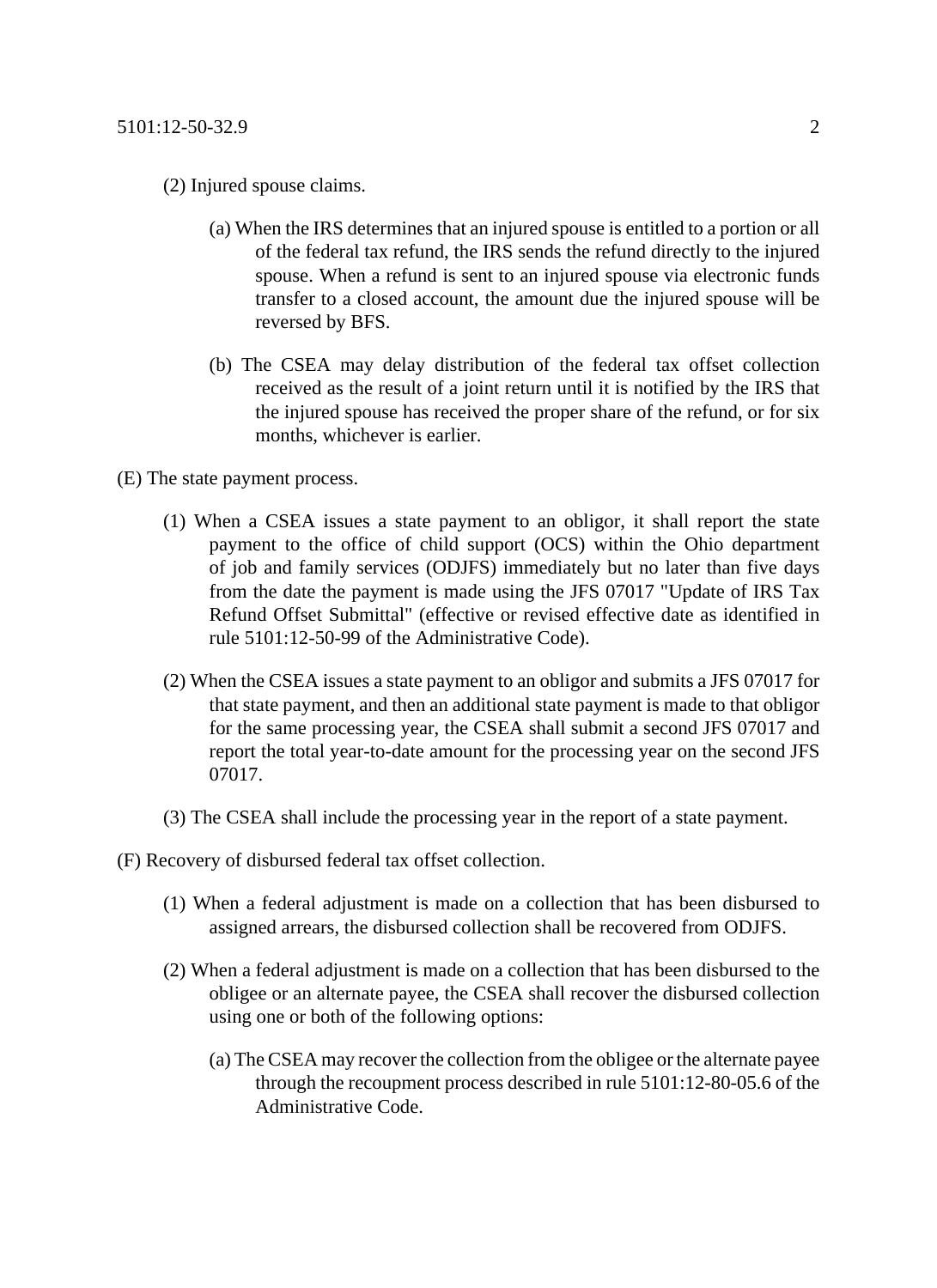- (b) The CSEA may recover a collection disbursed to the obligee or alternate payee from the obligor by establishing an account for the case within the support enforcement tracking system (SETS) payable to the CSEA to recover the amount. When the CSEA establishes the account, the following shall apply:
	- (i) The CSEA shall use the "OTHER FEES NO PMT/ IRS ADJ REIMB" account in SETS where collections will allocate below all other support obligations in the allocation hierarchy. The account shall include any subsequent adjustment for which the CSEA uses this method of recovery;
	- (ii) The balance of the account shall not increase the total arrears owed by the obligor; and
	- (iii) The balance added to the account shall not exceed the amount expended by the CSEA and disbursed to the obligee or the alternate payee as support.

When the CSEA chooses to use the option described in paragraph  $(F)(2)(b)$  of this rule but doing so would increase the total arrears owed by the obligor on the case, the CSEA must instead use a combination of the options described in paragraphs  $(F)(2)(a)$  and  $(F)(2)(b)$  of this rule, or in the alternative must use the option described in paragraph  $(F)(2)(a)$  of this rule exclusively. The total combined amount of the balances created as a result of using the options described in paragraphs  $(F)(2)(a)$  and  $(F)(2)(b)$  of this rule shall not exceed the amount disbursed to the obligee or alternate payee.

The CSEA shall be responsible to track any account or accounts established pursuant to paragraph (F)(2) of this rule to ensure recovery of funds that have been disbursed to the obligee or alternate payee.

(3) When a CSEA has issued a state payment to a taxpayer in accordance with paragraph (C) of this rule but a federal adjustment subsequently occurs against the original tax offset collection that led to the state payment, the CSEA shall recover the state payment through the recoupment process described in rule 5101:12-80-05.6 of the Administrative Code.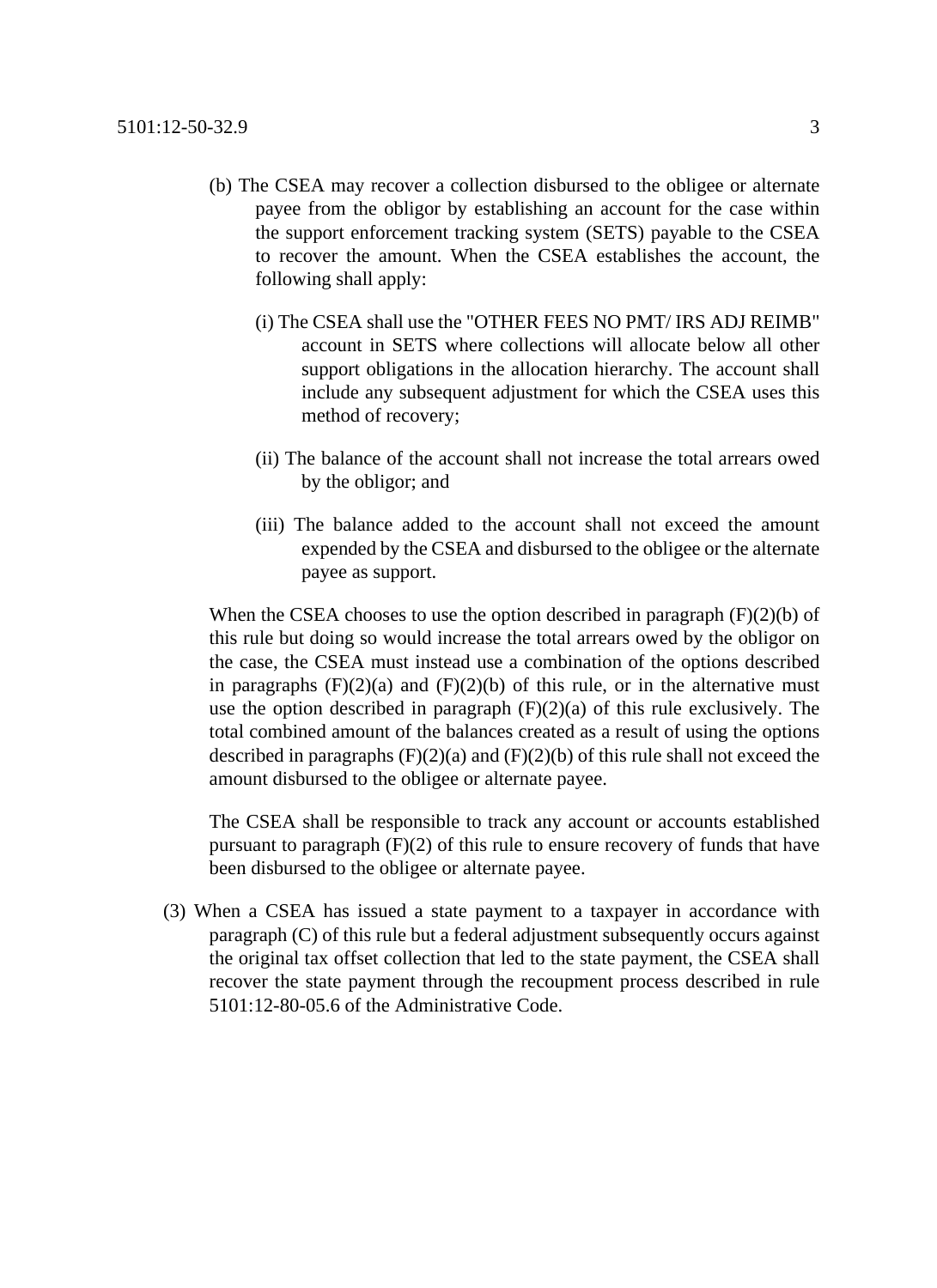#### CERTIFIED ELECTRONICALLY

Certification

02/03/2021

Date

Promulgated Under: 119.03 Statutory Authority: 3123.81, 3125.25

Rule Amplifies: 3123.81, 3125.03, 3125.25 Prior Effective Dates: 11/09/1981, 06/10/1982 (Emer.), 09/13/1982, 05/01/1986 (Emer.), 07/20/1986, 11/01/1986, 12/20/1988, 03/18/1989, 08/09/1990, 04/01/1991, 11/01/1991, 07/01/1992, 02/11/1993, 09/01/1994, 11/01/1994, 01/01/1996, 08/01/1998, 05/01/2001, 04/11/2003, 07/01/2006, 10/01/2010, 01/01/2016, 04/01/2018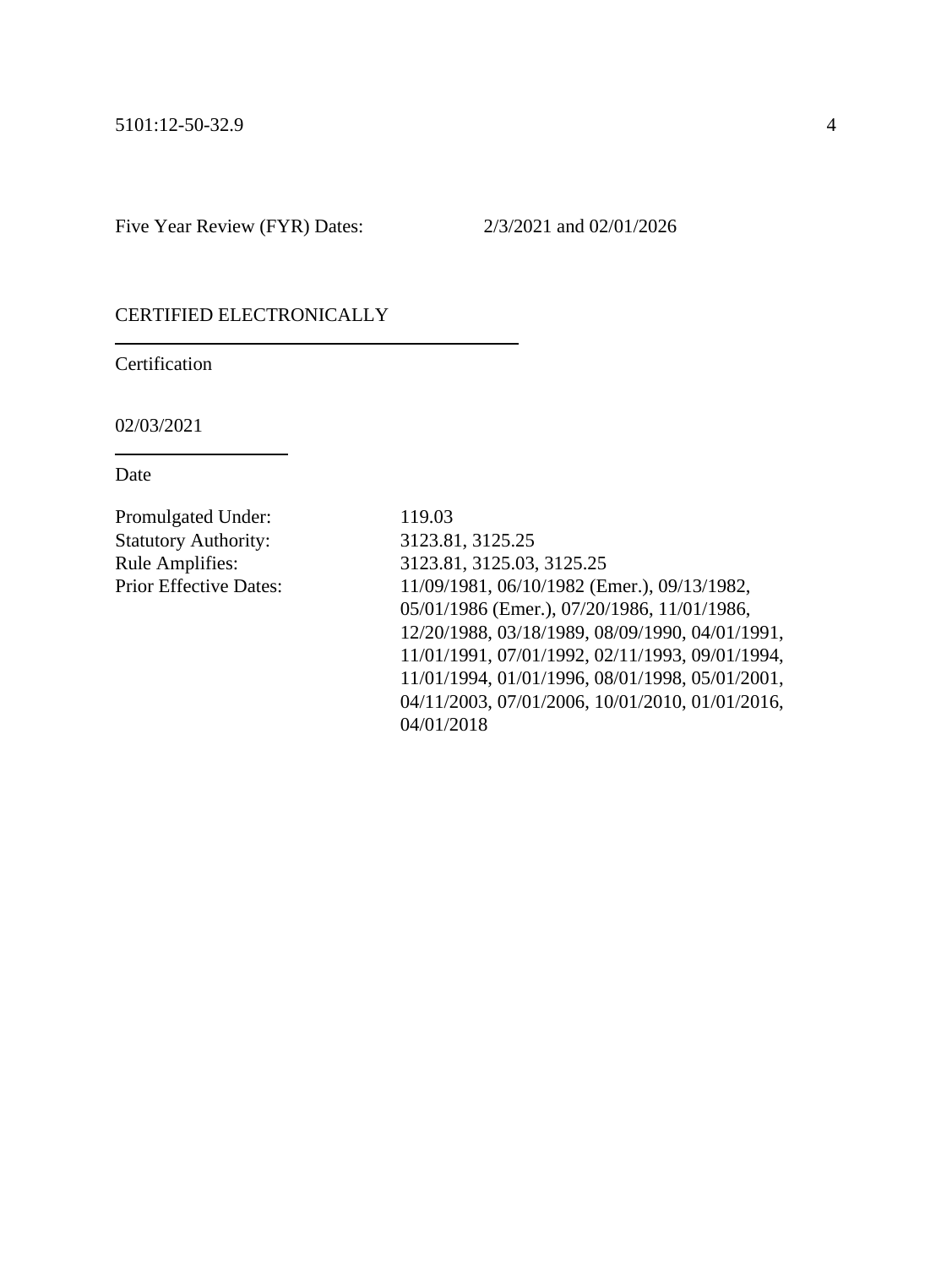### 5101:12-50-32.10 **Joint refunds.**

A federal income tax refund offset collection from a joint return shall be disbursed as follows:

- (A) Assigned arrears collections will be disbursed monthly immediately at the end of every month to the Ohio department of job and family services.
- (B) Unassigned arrears will be disbursed six months after receipt or upon notification that the injured spouse has received the proper share of the refund, whichever occurs earlier. For the purpose of this rule, the term "receipt" refers to the date the office of child support receives the reports described in paragraph (C)(1) of rule 5101:12-50-32.8 of the Administrative Code.
- (C) Amounts in excess of any unassigned arrears will be disbursed to the obligor within two business days of the date the payment was applied to the order.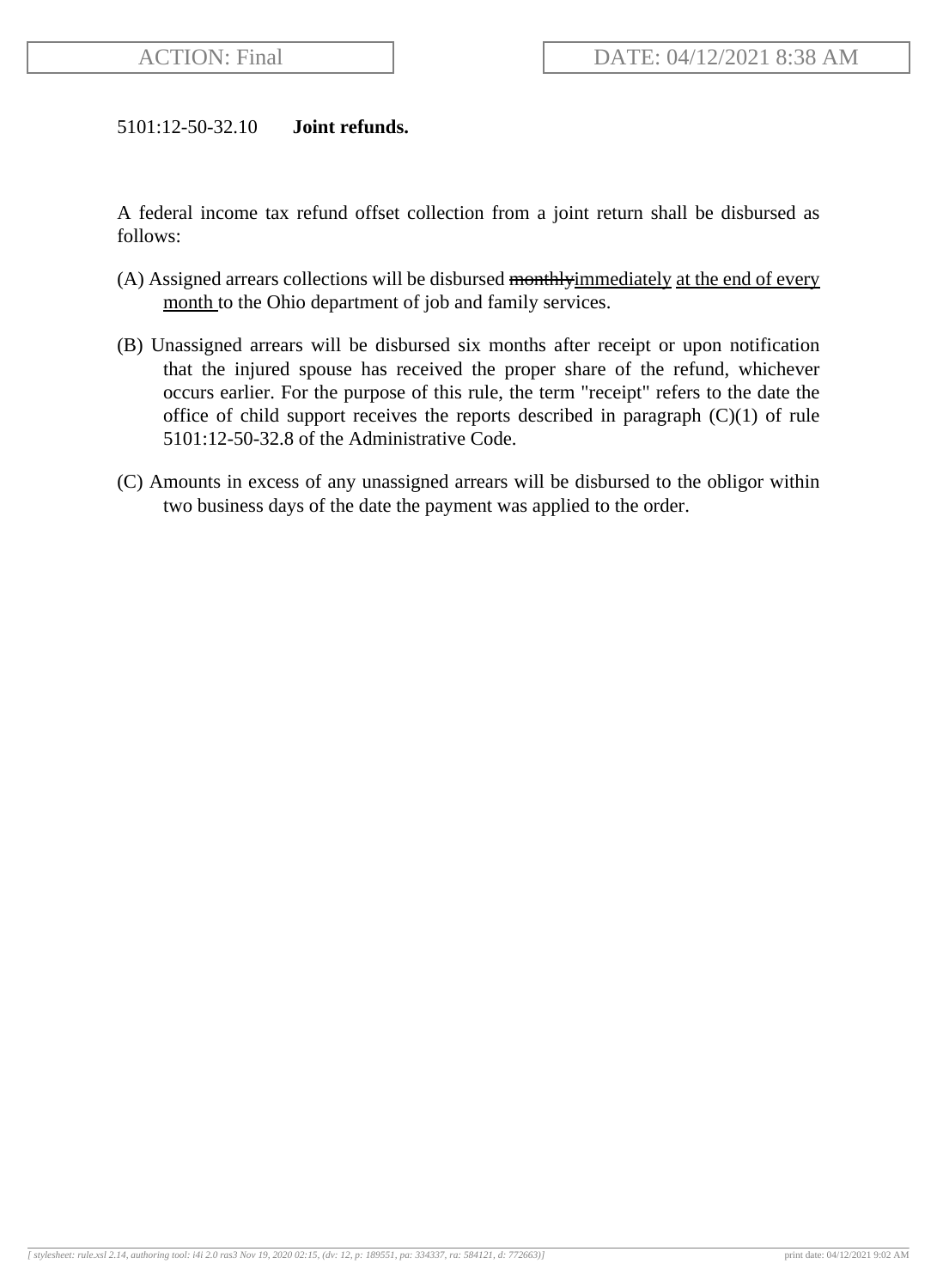Effective: 6/1/2021

Five Year Review (FYR) Dates: 2/3/2021 and 02/01/2026

## CERTIFIED ELECTRONICALLY

**Certification** 

04/12/2021

Date

Promulgated Under: 119.03 Statutory Authority: 3123.81, 3125.25

Rule Amplifies: 3123.81, 3125.03, 3125.25 Prior Effective Dates: 11/09/1981, 06/10/1982 (Emer.), 09/13/1982, 05/01/1986 (Emer.), 07/20/1986, 11/01/1986, 12/20/1988, 03/18/1989, 08/09/1990, 04/01/1991, 11/01/1991, 07/01/1992, 02/11/1993, 09/01/1994, 11/01/1994, 01/01/1996, 08/01/1998, 05/01/2001, 04/11/2003, 07/01/2006, 09/01/2011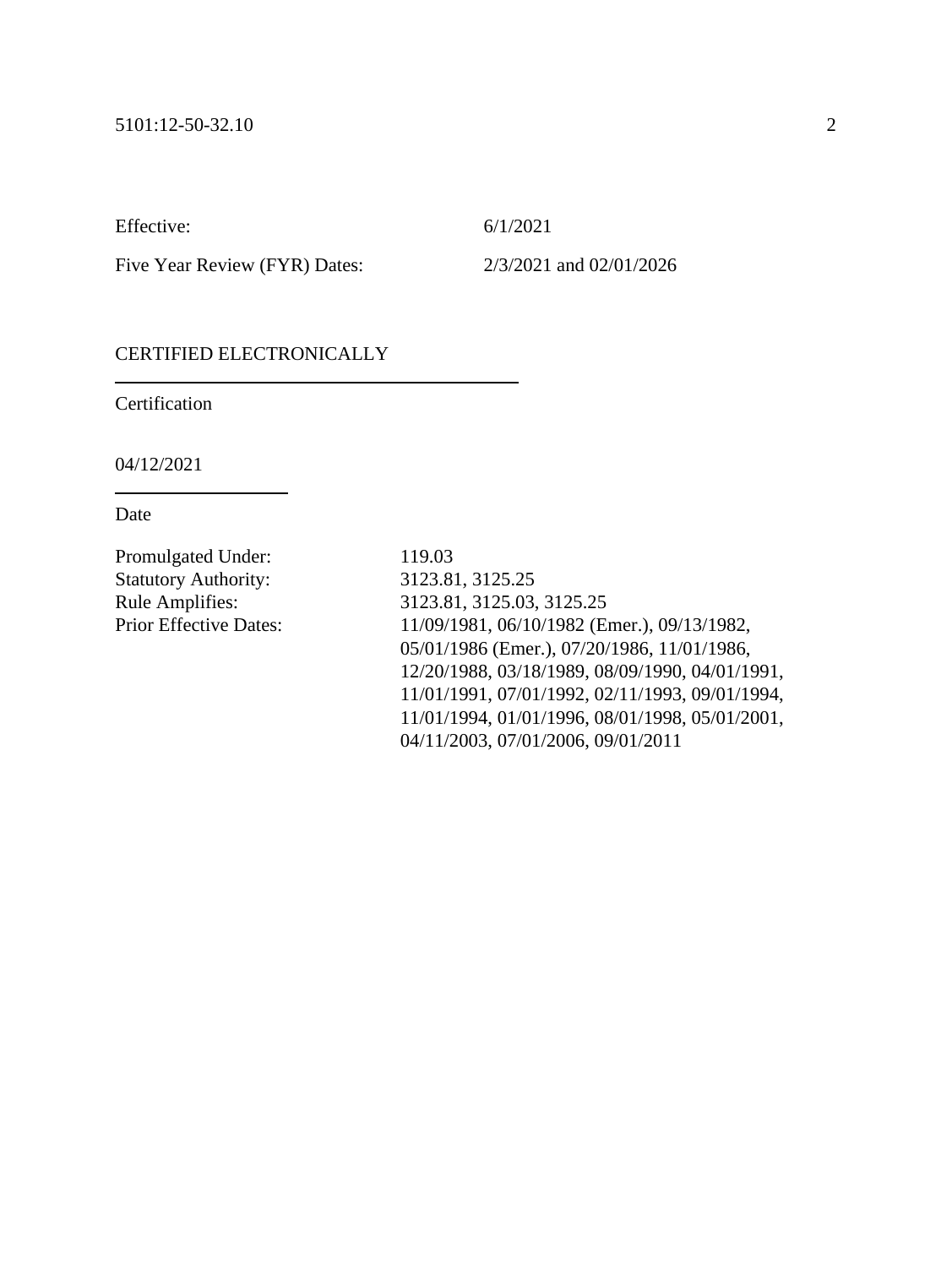### 5101:12-50-99 **Chapter 5101:12-50 forms - enforcement of the support order.**

The forms identified in this rule are referenced within various rules contained within division 5101:12 of the Administrative Code. The effective or revised effective dates of the forms are as follows:

- (A) JFS 01834, "Notice of Ohio Income Tax Refund Offset for Child Support Overpayment" (12/2004);
- (B) JFS 01835, "Notice of Ohio Income Tax Refund Offset for Overdue Support" (rev. 8/2005);
- (C) JFS 01850, "Notice of Scheduled Income Tax Refund Offset Review" (rev. 1/2016);
- (D) JFS 01851, "Notice of Denial of Request for Income Tax Refund Offset Review" (rev. 2/2019);
- (E) JFS 01852, "Decision on Request for Collection of Child Support Overpayment" (12/2004);
- (F) JFS 01853, "Notice Regarding Request to Reschedule Income Tax Refund Offset Review" (rev. 2/2019);
- (G) JFS 01854, "Request for Collection of a Child Support Overpayment" (rev. 12/2004);
- (H) JFS 04017, "Notice to Deduct Funds for Child and Spousal Support" (2/2019);
- (I) JFS 04043, "Notice to Payor/Office of Unemployment Compensation/Financial Institution to Terminate the Withholding from Obligor's Income/Assets" (rev. 12/2005);
- (J) JFS 04048, "Addendum to a Withholding Order" (rev. 11/2009);
- $(K)$  JFS 07017 "Update of IRS Tax Refund Offset Submittal" (rev.  $4/20186/2021$ );
- (L) JFS 07021, "Authorization to Include Delinquent Obligor on Poster" (04/92);
- (M) JFS 07022, "Notice to Obligor: Inclusion on Poster" (04/92);
- (N) JFS 07023, "Selection for 'Most Wanted List'" (04/92);
- (O) JFS 07024, "'Most Wanted List' Fact Sheet" (04/92);
- (P) JFS 07073, "Request to Submit a Case to U.S. District Court" (rev. 12/2006);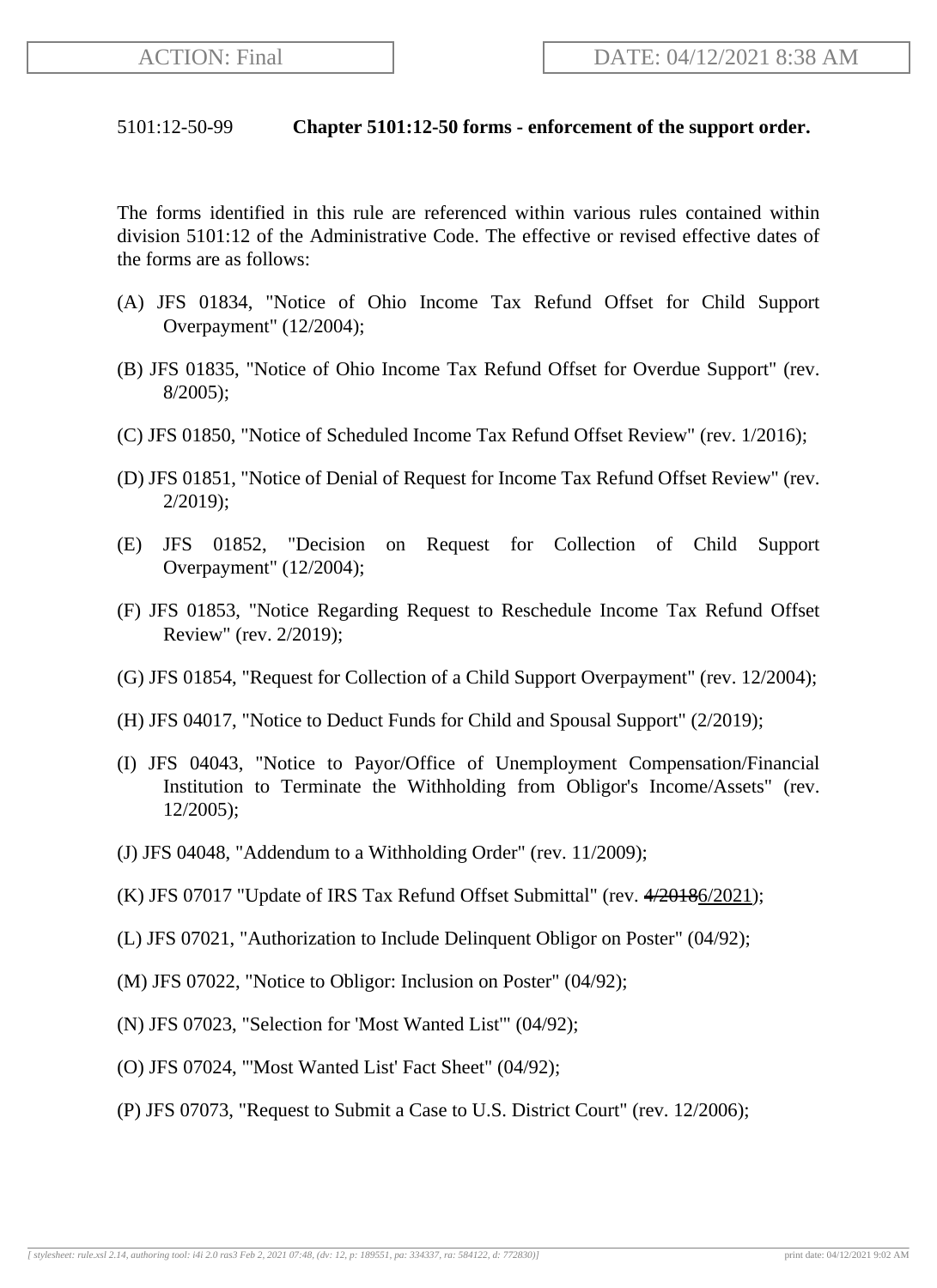- (Q) JFS 07544, "Administrative Review for Income Tax Refund Offset Review Results" (rev. 1/2016);
- (R) JFS 07650, "Scheduling Notice for Administrative Review of Income Tax Refund Offset" (rev. 7/2005);
- (R)(S) JFS 07726, "Administrative Order for Release or Transmittal of Lump Sum Payment" (rev. 2/2019); and
- (S)(T) JFS 07727, "Administrative Order for Release of Lump Sum Payment" (2/2019).